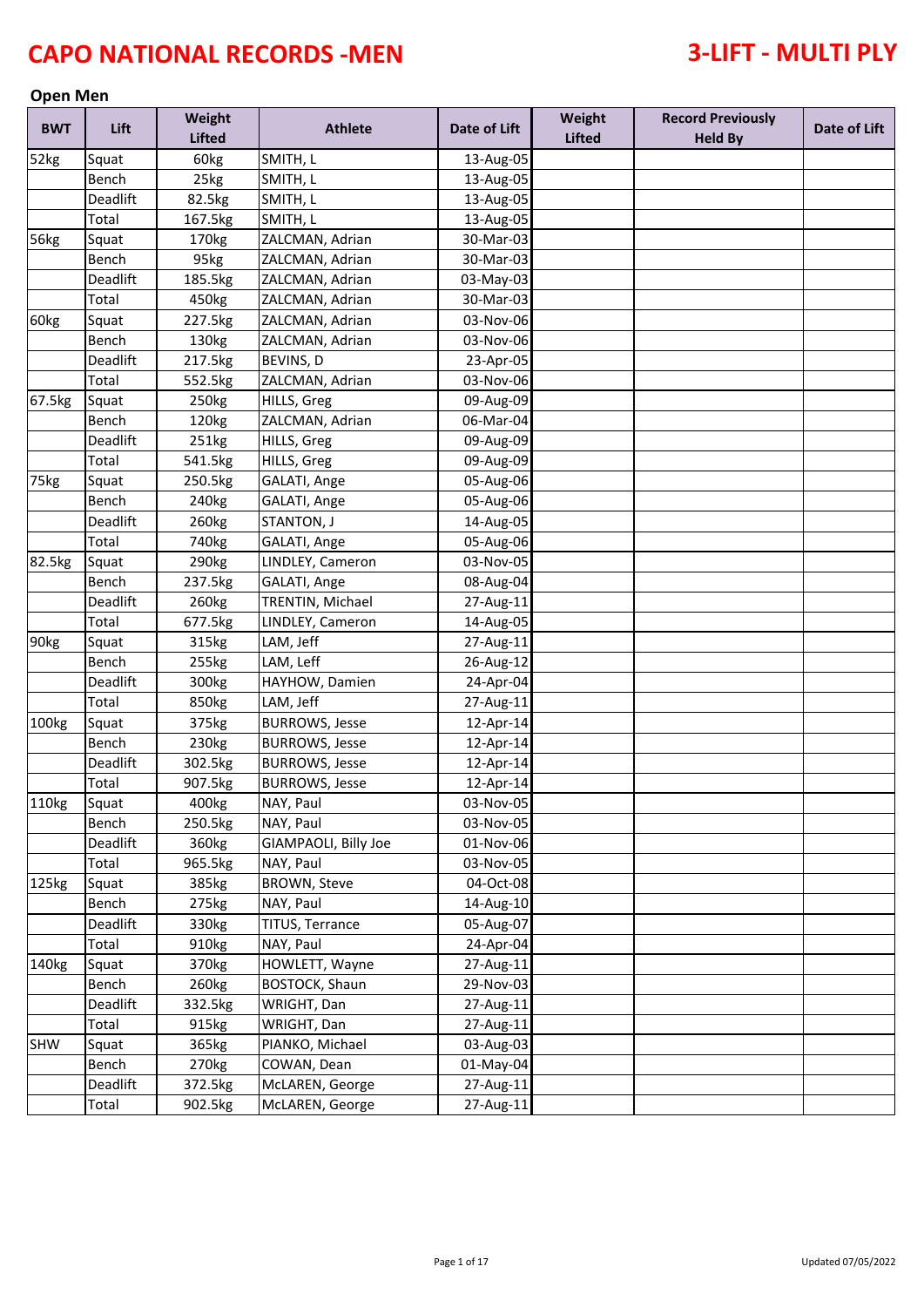### **Teenage 1 Men (13-15)**

| <b>BWT</b> | Lift     | Weight<br><b>Lifted</b> | <b>Athlete</b>     | Date of Lift | Weight<br><b>Lifted</b> | <b>Record Previously</b><br><b>Held By</b> | Date of Lift |
|------------|----------|-------------------------|--------------------|--------------|-------------------------|--------------------------------------------|--------------|
| 52kg       | Squat    | 62.5kg                  | DISTEFANO, D       | 03-Aug-07    |                         |                                            |              |
|            | Bench    | 50kg                    | SMITH, L           | 13-Aug-05    |                         |                                            |              |
|            | Deadlift | 82.5kg                  | DISTEFANO, D       | 03-Aug-07    |                         |                                            |              |
|            | Total    | 182.5kg                 | DISTEFANO, D       | 03-Aug-07    |                         |                                            |              |
| 56kg       | Squat    | 110kg                   | JARDINE, L         | 13-Aug-05    |                         |                                            |              |
|            | Bench    | 70kg                    | JARDINE, L         | 13-Aug-05    |                         |                                            |              |
|            | Deadlift | 115kg                   | JARDINE, L         | 13-Aug-05    |                         |                                            |              |
|            | Total    | 287.5kg                 | JARDINE, L         | 13-Aug-05    |                         |                                            |              |
| 60kg       | Squat    | 140kg                   | JARDINE, L         | 05-Aug-06    |                         |                                            |              |
|            | Bench    | 98kg                    | JARDINE, L         | 05-Aug-06    |                         |                                            |              |
|            | Deadlift | 155kg                   | JARDINE, L         | 05-Aug-06    |                         |                                            |              |
|            | Total    | 285kg                   | JARDINE, L         | 05-Aug-06    |                         |                                            |              |
| 67.5kg     | Squat    | 140kg                   | JARROTT, Zac       | 04-Aug-07    |                         |                                            |              |
|            | Bench    |                         |                    |              |                         |                                            |              |
|            | Deadlift |                         |                    |              |                         |                                            |              |
|            | Total    |                         |                    |              |                         |                                            |              |
| 75kg       | Squat    |                         |                    |              |                         |                                            |              |
|            | Bench    |                         |                    |              |                         |                                            |              |
|            | Deadlift |                         |                    |              |                         |                                            |              |
|            | Total    |                         |                    |              |                         |                                            |              |
| 82.5kg     | Squat    |                         |                    |              |                         |                                            |              |
|            | Bench    |                         |                    |              |                         |                                            |              |
|            | Deadlift |                         |                    |              |                         |                                            |              |
|            | Total    |                         |                    |              |                         |                                            |              |
| 90kg       | Squat    | 110kg                   | MATTHEWS, B        | 18-May-03    |                         |                                            |              |
|            | Bench    | 80kg                    | MATTHEWS, B        | 18-May-03    |                         |                                            |              |
|            | Deadlift | 165kg                   | MATTHEWS, B        | 18-May-03    |                         |                                            |              |
|            | Total    | 355kg                   | <b>MATTHEWS, B</b> | 18-May-03    |                         |                                            |              |
| 100kg      | Squat    | 110kg                   | MATTHEWS, B        | 26-Apr-03    |                         |                                            |              |
|            | Bench    | 85kg                    | MATTHEWS, B        | 30-Mar-03    |                         |                                            |              |
|            | Deadlift | 160kg                   | MATTHEWS, B        | 26-Apr-03    |                         |                                            |              |
|            | Total    | 350kg                   | MATTHEWS, B        | 26-May-03    |                         |                                            |              |
| 110kg      | Squat    |                         |                    |              |                         |                                            |              |
|            | Bench    |                         |                    |              |                         |                                            |              |
|            | Deadlift |                         |                    |              |                         |                                            |              |
|            | Total    |                         |                    |              |                         |                                            |              |
| 125kg      | Squat    | 235kg                   | MACRI, Dan         | 17-Nov-04    |                         |                                            |              |
|            | Bench    | 147.5kg                 | MACRI, Dan         | 17-Nov-04    |                         |                                            |              |
|            | Deadlift | 230kg                   | MACRI, Dan         | 17-Nov-04    |                         |                                            |              |
|            | Total    | 600kg                   | MACRI, Dan         | 17-Nov-04    |                         |                                            |              |
| 140kg      | Squat    |                         |                    |              |                         |                                            |              |
|            | Bench    |                         |                    |              |                         |                                            |              |
|            | Deadlift |                         |                    |              |                         |                                            |              |
|            | Total    |                         |                    |              |                         |                                            |              |
| SHW        | Squat    |                         |                    |              |                         |                                            |              |
|            | Bench    |                         |                    |              |                         |                                            |              |
|            | Deadlift |                         |                    |              |                         |                                            |              |
|            | Total    |                         |                    |              |                         |                                            |              |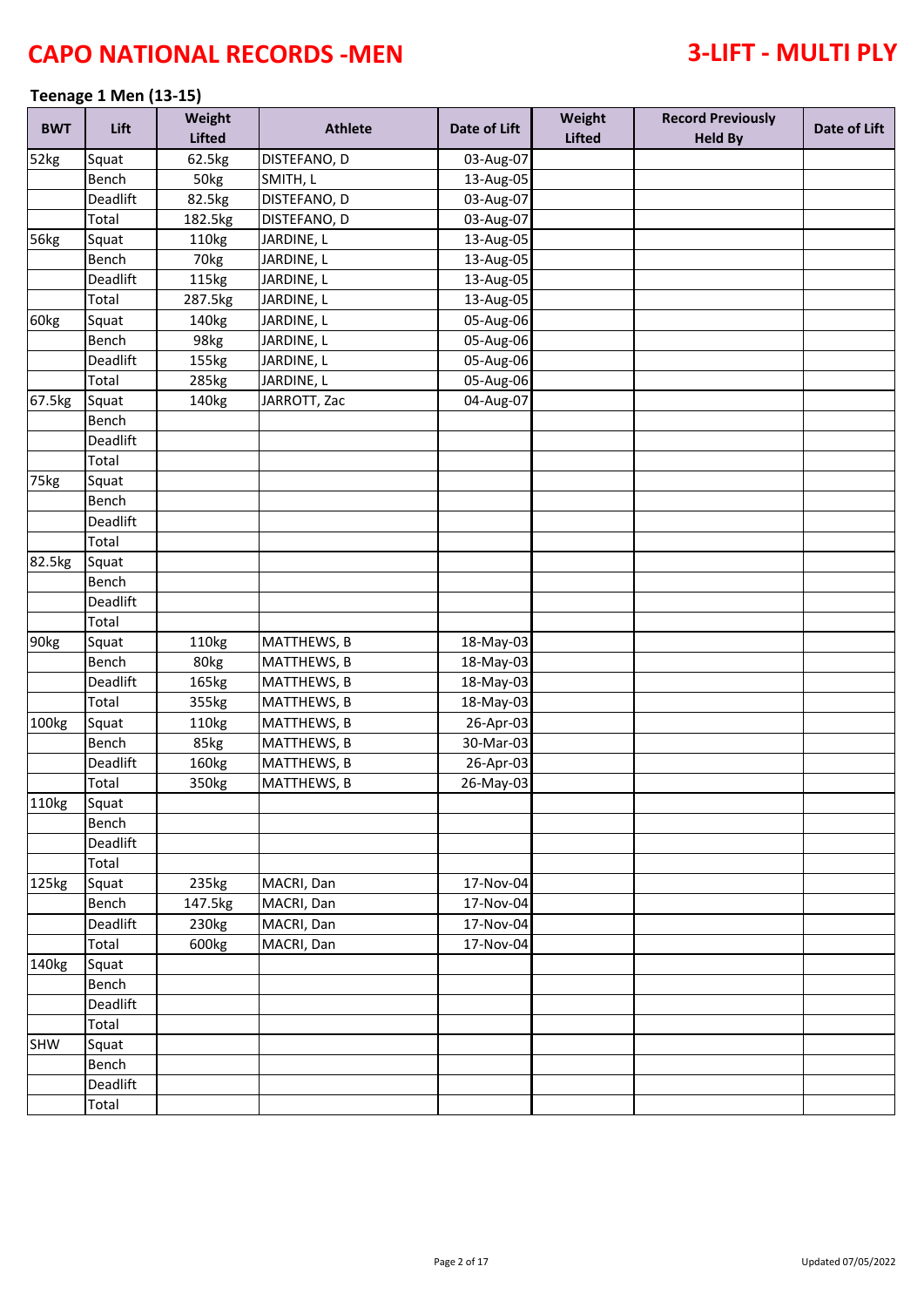### **Teenage 2 Men (16-17)**

| <b>BWT</b>        | Lift     | Weight<br><b>Lifted</b> | <b>Athlete</b>       | Date of Lift | Weight<br><b>Lifted</b> | <b>Record Previously</b><br><b>Held By</b> | Date of Lift |
|-------------------|----------|-------------------------|----------------------|--------------|-------------------------|--------------------------------------------|--------------|
| 52kg              | Squat    |                         |                      |              |                         |                                            |              |
|                   | Bench    |                         |                      |              |                         |                                            |              |
|                   | Deadlift |                         |                      |              |                         |                                            |              |
|                   | Total    |                         |                      |              |                         |                                            |              |
| 56kg              | Squat    |                         |                      |              |                         |                                            |              |
|                   | Bench    |                         |                      |              |                         |                                            |              |
|                   | Deadlift |                         |                      |              |                         |                                            |              |
|                   | Total    |                         |                      |              |                         |                                            |              |
| 60kg              | Squat    | 145kg                   | <b>BERMINGHAM, T</b> | 02-Aug-03    |                         |                                            |              |
|                   | Bench    | 85kg                    | <b>BERMINGHAM, T</b> | 02-Aug-03    |                         |                                            |              |
|                   | Deadlift | 180kg                   | <b>BERMINGHAM, T</b> | 02-Aug-03    |                         |                                            |              |
|                   | Total    | 400kg                   | <b>BERMINGHAM, T</b> | 02-Aug-03    |                         |                                            |              |
| 67.5kg            | Squat    | 160kg                   | JARROTT, Zac         | 26-Apr-09    |                         |                                            |              |
|                   | Bench    | 100kg                   | JARDINE, L           | 12-May-07    |                         |                                            |              |
|                   | Deadlift | 205kg                   | <b>STRATTON, B</b>   | 02-Aug-03    |                         |                                            |              |
|                   | Total    | 437.5kg                 | <b>STRATTON, B</b>   | 02-Aug-03    |                         |                                            |              |
| 75kg              | Squat    | 180kg                   | ERDELYI, M           | 04-May-08    |                         |                                            |              |
|                   | Bench    | 110kg                   | DOUEK, Michael       | 04-Oct-08    |                         |                                            |              |
|                   | Deadlift | 200 <sub>kg</sub>       | PARSONS, N           | 28-Mar-04    |                         |                                            |              |
|                   | Total    | 472.5kg                 | DOUEK, Michael       | 04-Oct-08    |                         |                                            |              |
| 82.5kg            | Squat    | 170 <sub>kg</sub>       | MUNRO, Kelly         | 04-Oct-08    |                         |                                            |              |
|                   | Bench    | 130kg                   | <b>BELGROVE, Guy</b> | 30-Apr-05    |                         |                                            |              |
|                   | Deadlift | 210kg                   | <b>BELGROVE, Guy</b> | 30-Apr-05    |                         |                                            |              |
|                   | Total    | 500kg                   | <b>BELGROVE, Guy</b> | 13-Aug-05    |                         |                                            |              |
| 90kg              | Squat    |                         |                      |              |                         |                                            |              |
|                   | Bench    |                         |                      |              |                         |                                            |              |
|                   | Deadlift |                         |                      |              |                         |                                            |              |
|                   | Total    |                         |                      |              |                         |                                            |              |
| 100kg             | Squat    | 177.5kg                 | <b>BURNETT, M</b>    | 28-Feb-04    |                         |                                            |              |
|                   | Bench    | 115kg                   | <b>BURNETT, M</b>    | 07-Aug-04    |                         |                                            |              |
|                   | Deadlift | 192.5kg                 | <b>BURNETT, M</b>    | 07-Aug-04    |                         |                                            |              |
|                   | Total    | 482.5kg                 | <b>BURNETT, M</b>    | 07-Aug-04    |                         |                                            |              |
| 110kg             | Squat    | 260kg                   | EDWARDS, Nathan      | 03-Aug-04    |                         |                                            |              |
|                   | Bench    | 140kg                   | EDWARDS, Nathan      | 03-Aug-04    |                         |                                            |              |
|                   | Deadlift | 270 <sub>kg</sub>       | EDWARDS, Nathan      | 03-Aug-04    |                         |                                            |              |
|                   | Total    | 670 <sub>kg</sub>       | EDWARDS, Nathan      | 03-Aug-04    |                         |                                            |              |
| 125kg             | Squat    | 300kg                   | MACRI, Daniel        | 03-Nov-05    |                         |                                            |              |
|                   | Bench    | 175kg                   | MACRI, Daniel        | 03-Nov-05    |                         |                                            |              |
|                   | Deadlift | 242.5kg                 | MACRI, Daniel        | 03-Nov-05    |                         |                                            |              |
|                   | Total    | 717.5kg                 | MACRI, Daniel        | 03-Nov-05    |                         |                                            |              |
| 140 <sub>kg</sub> | Squat    |                         |                      |              |                         |                                            |              |
|                   | Bench    |                         |                      |              |                         |                                            |              |
|                   | Deadlift |                         |                      |              |                         |                                            |              |
|                   | Total    |                         |                      |              |                         |                                            |              |
| SHW               | Squat    |                         |                      |              |                         |                                            |              |
|                   | Bench    |                         |                      |              |                         |                                            |              |
|                   | Deadlift |                         |                      |              |                         |                                            |              |
|                   | Total    |                         |                      |              |                         |                                            |              |
|                   |          |                         |                      |              |                         |                                            |              |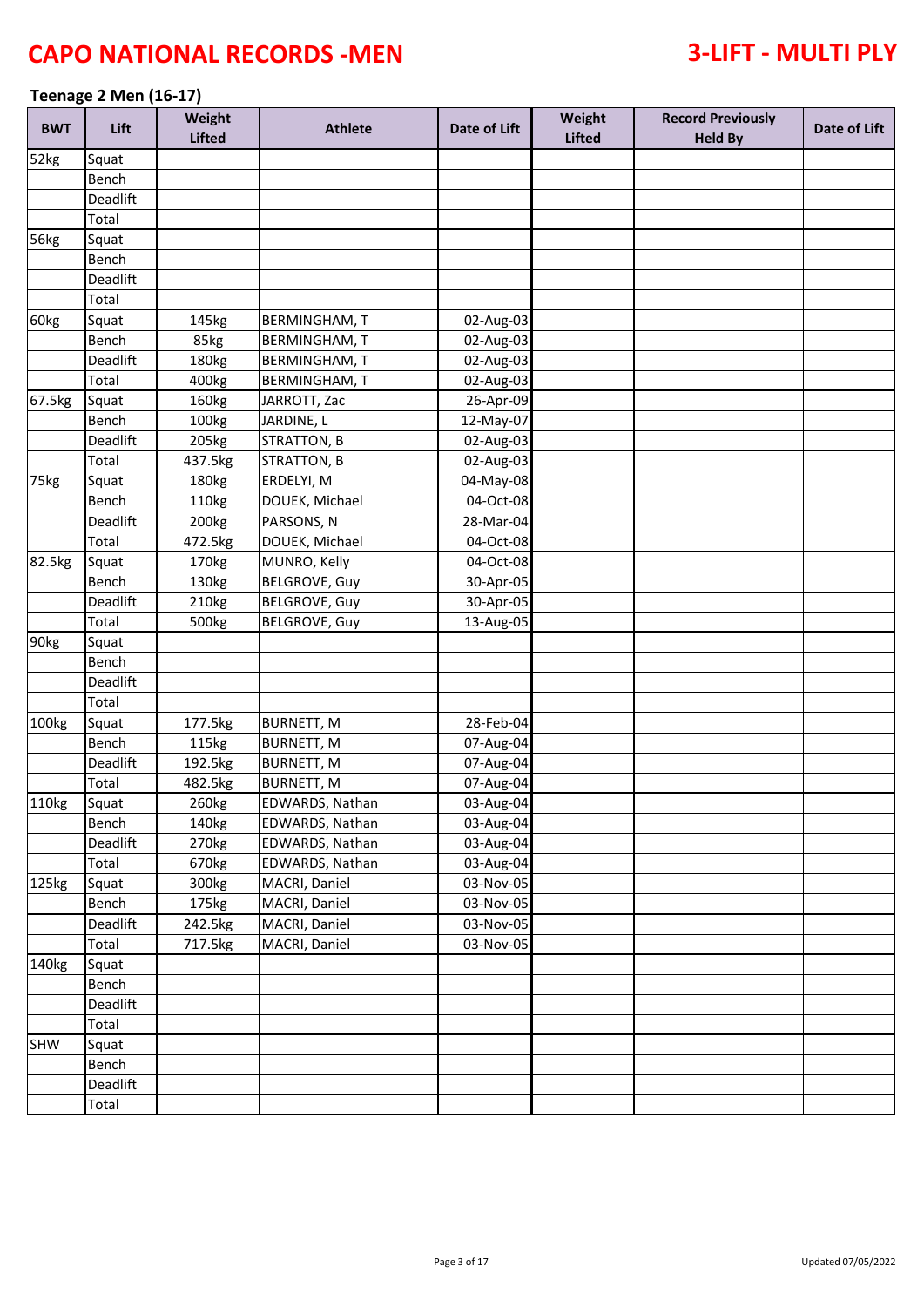### **Teenage 3 Men (18-19)**

| <b>BWT</b> | Lift     | Weight<br><b>Lifted</b> | <b>Athlete</b>        | Date of Lift | Weight<br><b>Lifted</b> | <b>Record Previously</b><br><b>Held By</b> | Date of Lift |
|------------|----------|-------------------------|-----------------------|--------------|-------------------------|--------------------------------------------|--------------|
| 52kg       | Squat    |                         |                       |              |                         |                                            |              |
|            | Bench    |                         |                       |              |                         |                                            |              |
|            | Deadlift |                         |                       |              |                         |                                            |              |
|            | Total    |                         |                       |              |                         |                                            |              |
| 56kg       | Squat    | 85kg                    | WENMAN, D             | 13-May-06    |                         |                                            |              |
|            | Bench    | 60kg                    | WENMAN, D             | 13-May-06    |                         |                                            |              |
|            | Deadlift | 120kg                   | WENMAN, D             | 13-May-06    |                         |                                            |              |
|            | Total    | 265kg                   | WENMAN, D             | 13-May-06    |                         |                                            |              |
| 60kg       | Squat    |                         |                       |              |                         |                                            |              |
|            | Bench    |                         |                       |              |                         |                                            |              |
|            | Deadlift |                         |                       |              |                         |                                            |              |
|            | Total    |                         |                       |              |                         |                                            |              |
| 67.5kg     | Squat    | 170kg                   | CHRISTODOULOU, A      | 02-Aug-03    |                         |                                            |              |
|            | Bench    | 96kg                    | CHRISTODOULOU, A      | 02-Aug-03    |                         |                                            |              |
|            | Deadlift | 185.5kg                 | CHRISTODOULOU, A      | 02-Aug-03    |                         |                                            |              |
|            | Total    | 450kg                   | CHRISTODOULOU, A      | 02-Aug-03    |                         |                                            |              |
| 75kg       | Squat    |                         |                       |              |                         |                                            |              |
|            | Bench    | 132.5kg                 | JEFFRIES, M           | 08-Nov-03    |                         |                                            |              |
|            | Deadlift |                         |                       |              |                         |                                            |              |
|            | Total    |                         |                       |              |                         |                                            |              |
| 82.5kg     | Squat    | 210kg                   | <b>BELGROVE, Guy</b>  | 04-Aug-07    |                         |                                            |              |
|            | Bench    | 150kg                   | <b>BELGROVE, Guy</b>  | 22-Apr-06    |                         |                                            |              |
|            | Deadlift | 247.5kg                 | <b>BELGROVE, Guy</b>  | 04-Aug-07    |                         |                                            |              |
|            | Total    | 607.5                   | <b>BELGROVE, Guy</b>  | 04-Aug-07    |                         |                                            |              |
| 90kg       | Squat    |                         |                       |              |                         |                                            |              |
|            | Bench    |                         | WALLACE, Nathan       |              |                         |                                            |              |
|            |          | 175kg                   |                       | 04-Aug-07    |                         |                                            |              |
|            | Deadlift |                         |                       |              |                         |                                            |              |
|            | Total    |                         |                       |              |                         |                                            |              |
| 100kg      | Squat    | 375kg                   | <b>BURROWS, Jesse</b> | 12-Apr-14    |                         |                                            |              |
|            | Bench    | 230kg                   | <b>BURROWS, Jesse</b> | 12-Apr-14    |                         |                                            |              |
|            | Deadlift | 302.5kg                 | <b>BURROWS, Jesse</b> | 12-Apr-14    | 301kg                   | EL ACHKAR, Firas                           | 22-Oct-11    |
|            | Total    | 907.5kg                 | <b>BURROWS, Jesse</b> | 12-Apr-14    |                         |                                            |              |
| 110kg      | Squat    | 300kg                   | EDWARDS, Nathan       | $02-Aug-03$  |                         |                                            |              |
|            | Bench    | 145kg                   | EDWARDS, Nathan       | 02-Aug-03    |                         |                                            |              |
|            | Deadlift | 300kg                   | EDWARDS, Nathan       | 08-Mar-03    |                         |                                            |              |
|            | Total    | 745kg                   | EDWARDS, Nathan       | 02-Aug-03    |                         |                                            |              |
| 125kg      | Squat    |                         |                       |              |                         |                                            |              |
|            | Bench    |                         |                       |              |                         |                                            |              |
|            | Deadlift |                         |                       |              |                         |                                            |              |
|            | Total    |                         |                       |              |                         |                                            |              |
| 140kg      | Squat    |                         |                       |              |                         |                                            |              |
|            | Bench    |                         |                       |              |                         |                                            |              |
|            | Deadlift |                         |                       |              |                         |                                            |              |
|            | Total    |                         |                       |              |                         |                                            |              |
| SHW        | Squat    | 300kg                   | MAYNE, Luke           | 31-Mar-12    |                         |                                            |              |
|            | Bench    | 240 <sub>kg</sub>       | MACRI, Daniel         | 12-Jul-08    |                         |                                            |              |
|            | Deadlift | 265kg                   | MAYNE, Luke           | 31-Mar-12    |                         |                                            |              |
|            | Total    | 780kg                   | MAYNE, Luke           | 31-Mar-12    |                         |                                            |              |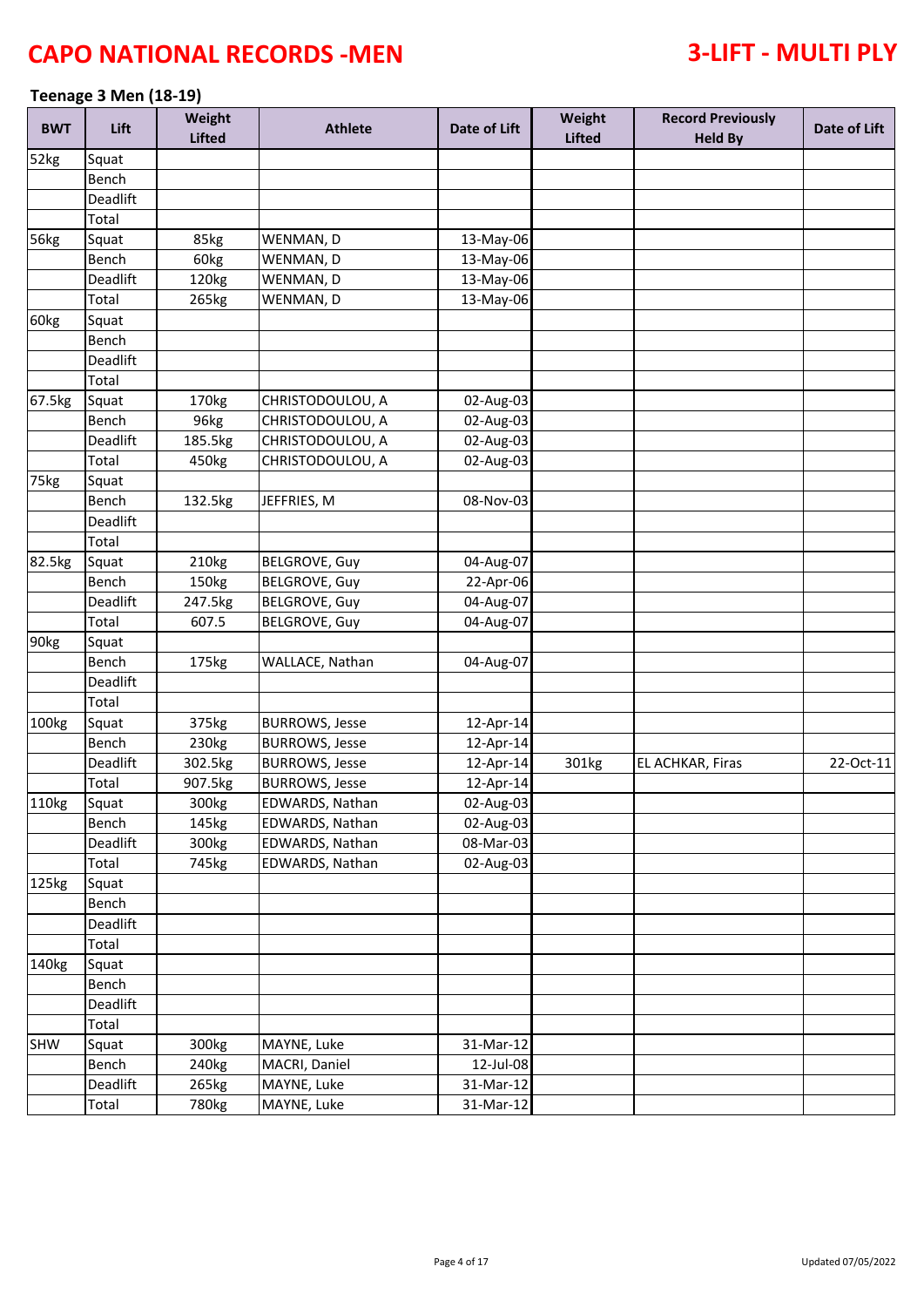### **Junior Men (20-23)**

| <b>BWT</b>  | Lift     | Weight<br><b>Lifted</b> | <b>Athlete</b>       | Date of Lift | Weight<br><b>Lifted</b> | <b>Record Previously</b><br><b>Held By</b> | Date of Lift |
|-------------|----------|-------------------------|----------------------|--------------|-------------------------|--------------------------------------------|--------------|
| 52kg        | Squat    |                         |                      |              |                         |                                            |              |
|             | Bench    |                         |                      |              |                         |                                            |              |
|             | Deadlift |                         |                      |              |                         |                                            |              |
|             | Total    |                         |                      |              |                         |                                            |              |
| <b>56kg</b> | Squat    | 170 <sub>kg</sub>       | ZALCMAN, Adrian      | 30-Mar-03    |                         |                                            |              |
|             | Bench    | 95kg                    | ZALCMAN, Adrian      | 30-Mar-03    |                         |                                            |              |
|             | Deadlift | 185.5kg                 | ZALCMAN, Adrian      | 03-May-03    |                         |                                            |              |
|             | Total    | 450kg                   | ZALCMAN, Adrian      | 03-May-03    |                         |                                            |              |
| 60kg        | Squat    | 200 <sub>kg</sub>       | ZALCMAN, Adrian      | 03-Aug-03    |                         |                                            |              |
|             | Bench    | 122.5kg                 | ZALCMAN, Adrian      | 03-Aug-03    |                         |                                            |              |
|             | Deadlift | 215kg                   | ZALCMAN, Adrian      | 03-Aug-03    |                         |                                            |              |
|             | Total    | 537.5kg                 | ZALCMAN, Adrian      | 03-Aug-03    |                         |                                            |              |
| 67.5kg      | Squat    | 185kg                   | ZALCMAN, Adrian      | 06-Mar-04    |                         |                                            |              |
|             | Bench    | 120kg                   | ZALCMAN, Adrian      | 06-Mar-04    |                         |                                            |              |
|             | Deadlift | 225kg                   | VELLA, Luke          | 15-Aug-10    |                         |                                            |              |
|             | Total    | 525kg                   | VELLA, Luke          | 15-Aug-10    |                         |                                            |              |
| 75kg        | Squat    | 212.5kg                 | TRENTIN, Michael     | 01-Nov-06    |                         |                                            |              |
|             | Bench    | 165kg                   | TRENTIN, Michael     | 01-Nov-06    |                         |                                            |              |
|             | Deadlift | 230kg                   | TRENTIN, Michael     | 01-Nov-06    |                         |                                            |              |
|             | Total    | 607.5kg                 | TRENTIN, Michael     | 01-Nov-06    |                         |                                            |              |
| 82.5kg      | Squat    | 290 <sub>kg</sub>       | LINDLEY, Cameron     | 03-Nov-05    |                         |                                            |              |
|             | Bench    | 195kg                   | LINDLEY, Cameron     | 03-Nov-05    |                         |                                            |              |
|             | Deadlift | 255kg                   | RILEY, Johnny        | 10-Aug-13    | 250.5kg                 | WEINSER, A                                 | 04-Aug-07    |
|             | Total    | 677.5kg                 | LINDLEY, Cameron     | 14-Aug-05    |                         |                                            |              |
| 90kg        | Squat    | 280kg                   | VERMISH, Rhys        | 25-Aug-12    |                         |                                            |              |
|             | Bench    | 205kg                   | HUXLEY, Richard      | 05-Aug-06    |                         |                                            |              |
|             | Deadlift | 260kg                   | <b>VERMISH, Rhys</b> | 25-Aug-12    |                         |                                            |              |
|             | Total    | 707.5kg                 | VERMISH, Rhys        | 25-Aug-12    |                         |                                            |              |
| 100kg       | Squat    |                         |                      |              |                         |                                            |              |
|             | Bench    |                         |                      |              |                         |                                            |              |
|             | Deadlift |                         |                      |              |                         |                                            |              |
|             | Total    |                         |                      |              |                         |                                            |              |
| 110kg       | Squat    | 75kg                    | COLLIER, Steven      | 30-Apr-17    |                         |                                            |              |
|             | Bench    | 25kg                    | COLLIER, Steven      | 30-Apr-17    |                         |                                            |              |
|             | Deadlift | 75kg                    | COLLIER, Steven      | 30-Apr-17    |                         |                                            |              |
|             | Total    | 175kg                   | COLLIER, Steven      | 30-Apr-17    |                         |                                            |              |
| 125kg       | Squat    | 320kg                   | SHERIDAN, John       | 27-Aug-11    |                         |                                            |              |
|             | Bench    | 210kg                   | VAN BEUNINGEN, Matt  | 04-Aug-07    |                         |                                            |              |
|             | Deadlift | 210kg                   | SHERIDAN, John       | 27-Aug-11    |                         |                                            |              |
|             | Total    | 700kg                   | SHERIDAN, John       | 27-Aug-11    |                         |                                            |              |
| 140kg       | Squat    |                         |                      |              |                         |                                            |              |
|             | Bench    |                         |                      |              |                         |                                            |              |
|             | Deadlift | 272.5kg                 | NIENABER, Q          | 22-Apr-06    |                         |                                            |              |
|             | Total    |                         |                      |              |                         |                                            |              |
| SHW         | Squat    |                         |                      |              |                         |                                            |              |
|             | Bench    |                         |                      |              |                         |                                            |              |
|             | Deadlift |                         |                      |              |                         |                                            |              |
|             | Total    |                         |                      |              |                         |                                            |              |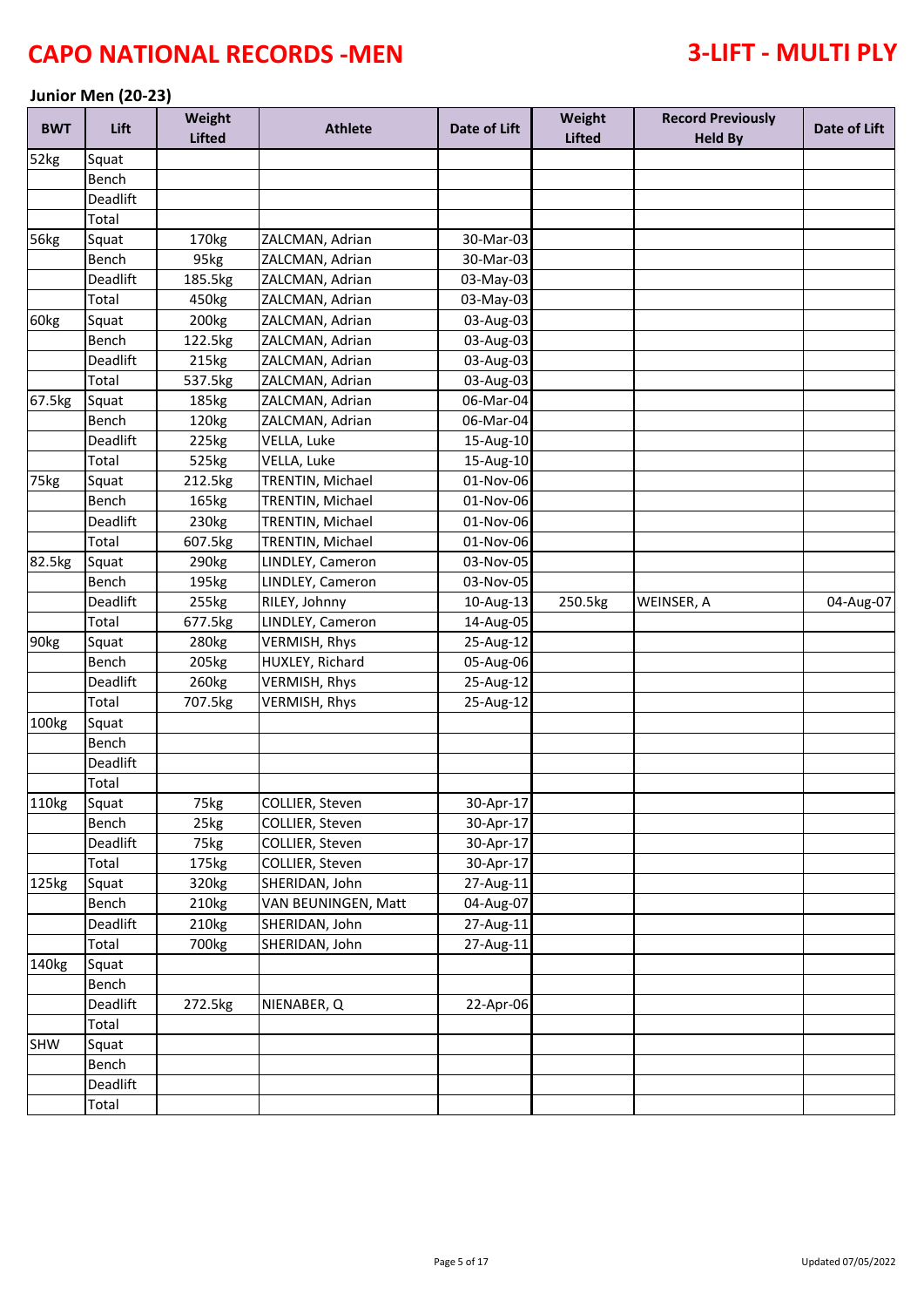### **Senior Men (24-32)**

| <b>BWT</b>  | Lift     | Weight<br><b>Lifted</b> | <b>Athlete</b>       | Date of Lift | Weight<br><b>Lifted</b> | <b>Record Previously</b><br><b>Held By</b> | Date of Lift |
|-------------|----------|-------------------------|----------------------|--------------|-------------------------|--------------------------------------------|--------------|
| 52kg        | Squat    |                         |                      |              |                         |                                            |              |
|             | Bench    |                         |                      |              |                         |                                            |              |
|             | Deadlift |                         |                      |              |                         |                                            |              |
|             | Total    |                         |                      |              |                         |                                            |              |
| <b>56kg</b> | Squat    |                         |                      |              |                         |                                            |              |
|             | Bench    |                         |                      |              |                         |                                            |              |
|             | Deadlift |                         |                      |              |                         |                                            |              |
|             | Total    |                         |                      |              |                         |                                            |              |
| 60kg        | Squat    | 227.5kg                 | ZALCMAN, Adrian      | 03-Nov-06    |                         |                                            |              |
|             | Bench    | 130kg                   | ZALCMAN, Adrian      | 03-Nov-06    |                         |                                            |              |
|             | Deadlift | 195kg                   | ZALCMAN, Adrian      | 03-Nov-06    |                         |                                            |              |
|             | Total    | 552.5kg                 | ZALCMAN, Adrian      | 03-Nov-06    |                         |                                            |              |
| 67.5kg      | Squat    |                         |                      |              |                         |                                            |              |
|             | Bench    |                         |                      |              |                         |                                            |              |
|             | Deadlift |                         |                      |              |                         |                                            |              |
|             | Total    |                         |                      |              |                         |                                            |              |
| 75kg        | Squat    | 220 <sub>kg</sub>       | D'COSTA, Sage        | 25-Apr-22    |                         |                                            |              |
|             | Bench    | 155kg                   | D'COSTA, Sage        | 25-Apr-22    |                         |                                            |              |
|             | Deadlift | 240 <sub>kg</sub>       | D'COSTA, Sage        | 25-Apr-22    |                         |                                            |              |
|             | Total    | 615kg                   | D'COSTA, Sage        | 25-Apr-22    |                         |                                            |              |
| 82.5kg      | Squat    | 260 <sub>kg</sub>       | CARLISLE, Ray        | 03-Aug-14    |                         |                                            |              |
|             | Bench    | 180kg                   | TRENTIN, Michael     | 27-Aug-11    |                         |                                            |              |
|             | Deadlift | 260kg                   | TRENTIN, Michael     | 27-Aug-11    |                         |                                            |              |
|             | Total    | 665kg                   | TRENTIN, Michael     | 27-Aug-11    |                         |                                            |              |
| 90kg        | Squat    | 305kg                   | LINDLEY, Cameron     | 05-Aug-06    |                         |                                            |              |
|             | Bench    | 255kg                   | LAM, Leff            | 26-Aug-12    |                         |                                            |              |
|             | Deadlift | 300kg                   | HAYHOW, Damien       | 24-Apr-04    |                         |                                            |              |
|             | Total    | 807.5kg                 | LAM, Leff            | 15-Aug-10    |                         |                                            |              |
| 100kg       | Squat    | 317.5kg                 | TRAN-CONG, David     | 14-Mar-15    | 315kg                   | TRAN-CONG, David                           | 29-Nov-14    |
|             | Bench    | 210kg                   | TRAN-CONG, David     | 29-Nov-14    |                         |                                            |              |
|             | Deadlift | 280kg                   | TRAN-CONG, David     | 14-Mar-15    | 275kg                   | TRAN-CONG, David                           | 29-Nov-14    |
|             | Total    | 800kg                   | TRAN-CONG, David     | 29-Nov-14    |                         |                                            |              |
| 110kg       | Squat    |                         |                      |              |                         |                                            |              |
|             | Bench    |                         |                      |              |                         |                                            |              |
|             | Deadlift | 360kg                   | GIAMPAOLI, Billy Joe | 01-Nov-06    |                         |                                            |              |
|             | Total    |                         |                      |              |                         |                                            |              |
| 125kg       | Squat    | 350.5kg                 | NAY, Paul            | 24-Apr-04    |                         |                                            |              |
|             | Bench    | 272.5kg                 | TYE, Steve           | 03-Aug-03    |                         |                                            |              |
|             | Deadlift |                         | NAY, Paul            | 24-Apr-04    |                         |                                            |              |
|             | Total    | 910kg                   | NAY, Paul            | 24-Apr-04    |                         |                                            |              |
| 140kg       | Squat    | 370 <sub>kg</sub>       | HOWLETT, Wayne       | 27-Aug-11    |                         |                                            |              |
|             | Bench    | 240 <sub>kg</sub>       | HUNT, Will           | 03-Aug-14    |                         |                                            |              |
|             | Deadlift | 375kg                   | HUNT, Will           | 03-Aug-14    |                         |                                            |              |
|             | Total    | 870kg                   | HOWLETT, Wayne       | 27-Aug-11    |                         |                                            |              |
| SHW         | Squat    | 365kg                   | PIANKO, Michael      | 03-Aug-03    |                         |                                            |              |
|             | Bench    | 270 <sub>kg</sub>       | COWAN, Dean          | 01-May-04    |                         |                                            |              |
|             | Deadlift | 372.5kg                 | McLAREN, George      | 27-Aug-11    |                         |                                            |              |
|             | Total    | 902.5kg                 | McLAREN, George      | 27-Aug-11    |                         |                                            |              |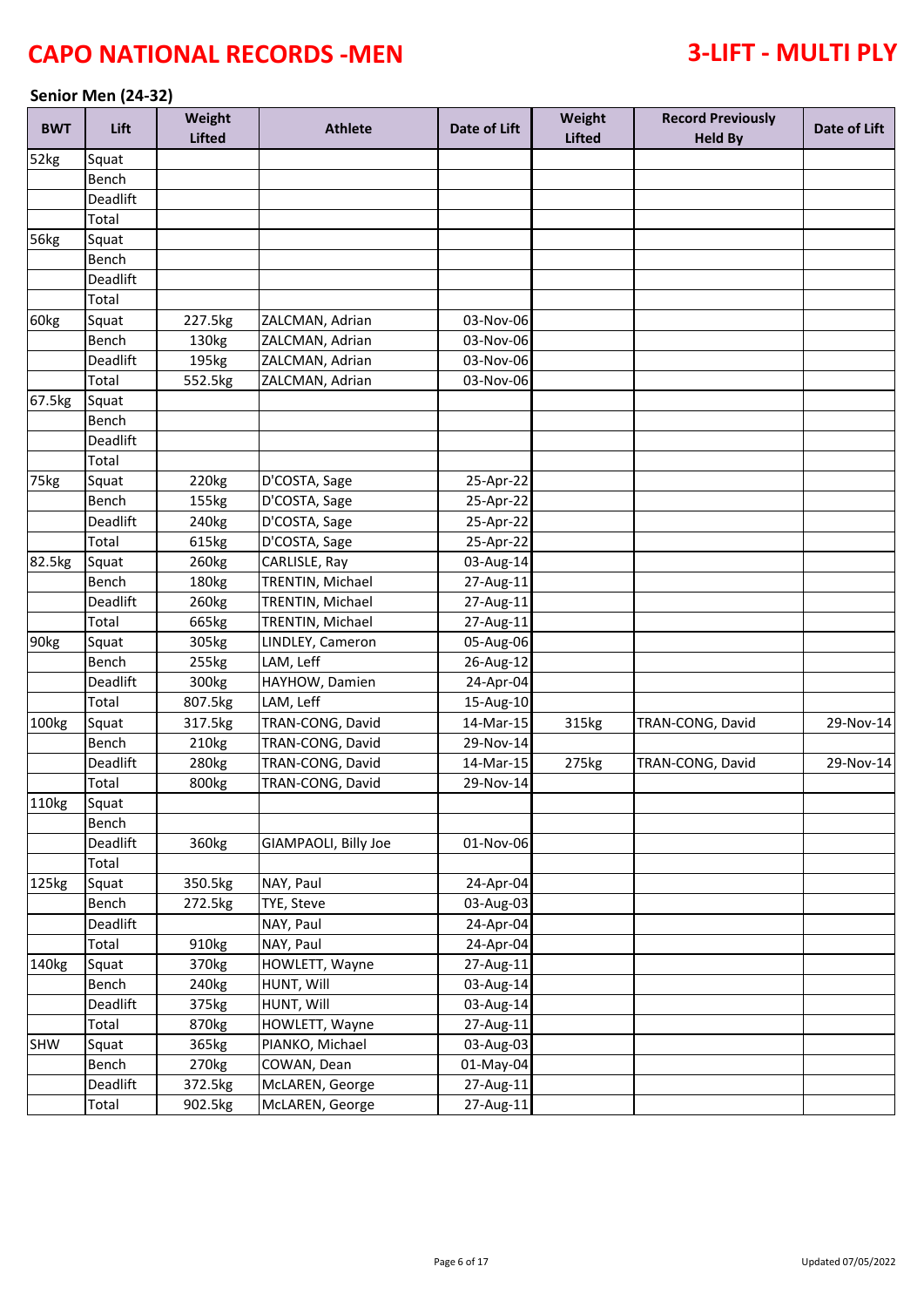### **Sub Masters Men (33-39)**

| <b>BWT</b> | Lift              | Weight<br><b>Lifted</b> | <b>Athlete</b>         | Date of Lift | Weight<br><b>Lifted</b> | <b>Record Previously</b><br><b>Held By</b> | Date of Lift |
|------------|-------------------|-------------------------|------------------------|--------------|-------------------------|--------------------------------------------|--------------|
| 52kg       | Squat             |                         |                        |              |                         |                                            |              |
|            | Bench             |                         |                        |              |                         |                                            |              |
|            | Deadlift          |                         |                        |              |                         |                                            |              |
|            | Total             |                         |                        |              |                         |                                            |              |
| 56kg       | Squat             |                         |                        |              |                         |                                            |              |
|            | Bench             |                         |                        |              |                         |                                            |              |
|            | Deadlift          |                         |                        |              |                         |                                            |              |
|            | Total             |                         |                        |              |                         |                                            |              |
| 60kg       | Squat             | 182.5kg                 | <b>BEVINS, Derek</b>   | 23-Apr-05    |                         |                                            |              |
|            | Bench             | 120kg                   | FIGUEROA, James        | 12-Jul-08    |                         |                                            |              |
|            | Deadlift          | 217.5kg                 | <b>BEVINS, Derek</b>   | 23-Apr-05    |                         |                                            |              |
|            | Total             | 507.5kg                 | <b>BEVINS, Derek</b>   | 23-Apr-05    |                         |                                            |              |
| 67.5kg     | Squat             | 250 <sub>kg</sub>       | HILLS, Greg            | 09-Aug-09    |                         |                                            |              |
|            | Bench             | 140kg                   | HILLS, Greg            | 09-Aug-09    |                         |                                            |              |
|            | Deadlift          | 251kg                   | HILLS, Greg            | 09-Aug-09    |                         |                                            |              |
|            | Total             | 640kg                   | HILLS, Greg            | 09-Aug-09    |                         |                                            |              |
| 75kg       | Squat             | 250.5kg                 | GALATI, Ange           | 05-Aug-06    |                         |                                            |              |
|            | Bench             | 240 <sub>kg</sub>       | GALATI, Ange           | 05-Aug-06    |                         |                                            |              |
|            | Deadlift          | 250 <sub>kg</sub>       | GALATI, Ange           | 05-Aug-06    |                         |                                            |              |
|            | Total             | 740 <sub>kg</sub>       | GALATI, Ange           | 05-Aug-06    |                         |                                            |              |
| 82.5kg     | Squat             | 70kg                    | GALATI, Ange           | 08-Aug-04    |                         |                                            |              |
|            | Bench             | 237.5kg                 | GALATI, Ange           | 08-Aug-04    |                         |                                            |              |
|            | Deadlift          | 65kg                    | GALATI, Ange           | 08-Aug-04    |                         |                                            |              |
|            | Total             | 372.5kg                 | GALATI, Ange           | 08-Aug-04    |                         |                                            |              |
| 90kg       | Squat             | 315kg                   | LAM, Jeff              | 27-Aug-11    |                         |                                            |              |
|            | Bench             | 245kg                   | LAM, Jeff              | 12-May-11    |                         |                                            |              |
|            | Deadlift          | 295kg                   | LAM, Jeff              | 27-Aug-11    |                         |                                            |              |
|            | Total             | 850kg                   | LAM, Jeff              | 27-Aug-11    |                         |                                            |              |
| 100kg      | Squat             | 255kg                   | COLEIRO, Kristian      | 25-Apr-22    |                         |                                            |              |
|            | Bench             | 150kg                   | COLEIRO, Kristian      | 25-Apr-22    |                         |                                            |              |
|            | Deadlift          | 220 <sub>kg</sub>       | COLEIRO, Kristian      | 25-Apr-22    |                         |                                            |              |
|            | Total             | 625kg                   | COLEIRO, Kristian      | 25-Apr-22    |                         |                                            |              |
| 110kg      |                   |                         | NAY, Paul              | 03-Nov-05    |                         |                                            |              |
|            | Squat             | 400kg                   |                        | 03-Nov-05    |                         |                                            |              |
|            | Bench<br>Deadlift | 250.5kg                 | NAY, Paul<br>NAY, Paul | 03-Nov-05    |                         |                                            |              |
|            | Total             | 315kg                   | NAY, Paul              | 03-Nov-05    |                         |                                            |              |
| 125kg      |                   | 965.5kg                 |                        |              |                         |                                            |              |
|            | Squat             | 325kg                   | NAY, Paul              | 04-Aug-02    |                         |                                            |              |
|            | Bench             | 262.5kg                 | NAY, Paul              | 04-Oct-08    |                         |                                            |              |
|            | Deadlift          | 310kg                   | NAY, Paul              | 04-Aug-02    |                         |                                            |              |
|            | Total             | 877.5kg                 | NAY, Paul              | 29-Nov-03    |                         |                                            |              |
| 140kg      | Squat             | 305kg                   | GIRVAN, Marty          | 29-Nov-03    |                         |                                            |              |
|            | Bench             | 260kg                   | <b>BOSTOCK, Shaun</b>  | 29-Nov-03    |                         |                                            |              |
|            | Deadlift          | 280kg                   | GIRVAN, Marty          | 02-Aug-03    |                         |                                            |              |
|            | Total             | 780kg                   | GIRVAN, Marty          | 02-Aug-03    |                         |                                            |              |
| <b>SHW</b> | Squat             | 290kg                   | TULLO, Adrian          | 27-Aug-11    |                         |                                            |              |
|            | Bench             | 240 <sub>kg</sub>       | TULLO, Adrian          | 27-Aug-11    |                         |                                            |              |
|            | Deadlift          | 330kg                   | TULLO, Adrian          | 27-Aug-11    |                         |                                            |              |
|            | Total             | 855kg                   | TULLO, Adrian          | 27-Aug-11    |                         |                                            |              |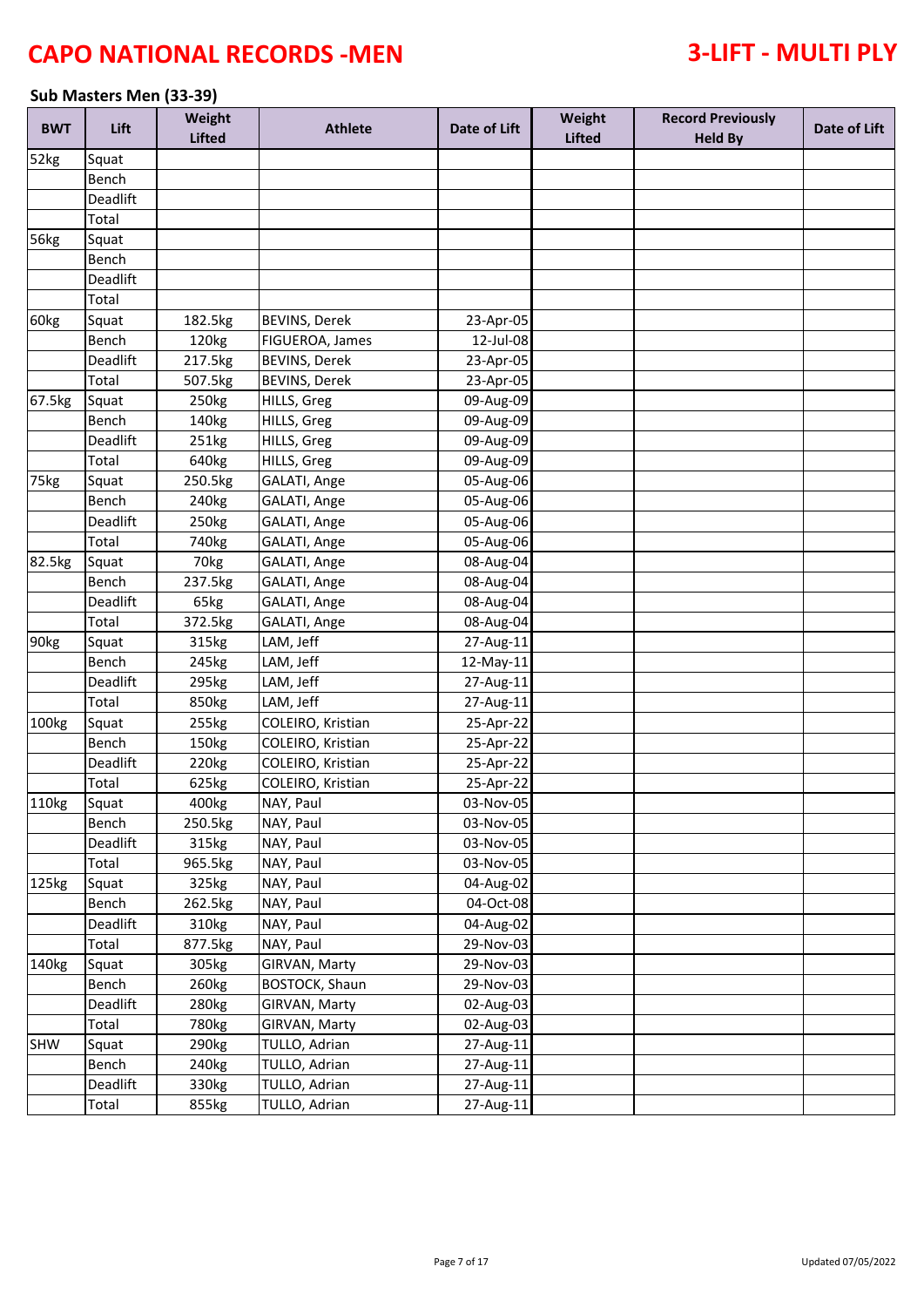### **Masters 1 Men (40-44)**

| <b>BWT</b> | Lift     | Weight<br><b>Lifted</b> | <b>Athlete</b>   | Date of Lift | Weight<br><b>Lifted</b> | <b>Record Previously</b><br><b>Held By</b> | Date of Lift |
|------------|----------|-------------------------|------------------|--------------|-------------------------|--------------------------------------------|--------------|
| 52kg       | Squat    |                         |                  |              |                         |                                            |              |
|            | Bench    |                         |                  |              |                         |                                            |              |
|            | Deadlift |                         |                  |              |                         |                                            |              |
|            | Total    |                         |                  |              |                         |                                            |              |
| 56kg       | Squat    |                         |                  |              |                         |                                            |              |
|            | Bench    |                         |                  |              |                         |                                            |              |
|            | Deadlift |                         |                  |              |                         |                                            |              |
|            | Total    |                         |                  |              |                         |                                            |              |
| 60kg       | Squat    |                         |                  |              |                         |                                            |              |
|            | Bench    |                         |                  |              |                         |                                            |              |
|            | Deadlift |                         |                  |              |                         |                                            |              |
|            | Total    |                         |                  |              |                         |                                            |              |
| 67.5kg     | Squat    | 235kg                   | RAMSAY, Stephen  | 27-Aug-11    |                         |                                            |              |
|            | Bench    | 130kg                   | RAMSAY, Stephen  | 27-Aug-11    |                         |                                            |              |
|            | Deadlift | 240kg                   | RAMSAY, Stephen  | 27-Aug-11    |                         |                                            |              |
|            | Total    | 605kg                   | RAMSAY, Stephen  | 27-Aug-11    |                         |                                            |              |
| 75kg       | Squat    | 230kg                   | RAMSAY, Stephen  | 29-May-11    |                         |                                            |              |
|            | Bench    | 145kg                   | JINETTE, J       | 08-May-11    |                         |                                            |              |
|            | Deadlift | 260kg                   | STANTON, J       | 14-Aug-05    |                         |                                            |              |
|            | Total    | 500kg                   | RETALLACK, Jack  | 27-Aug-11    |                         |                                            |              |
| 82.5kg     | Squat    | 250kg                   | JARROTT, Brian   | $26$ -Apr-09 |                         |                                            |              |
|            | Bench    |                         |                  |              |                         |                                            |              |
|            | Deadlift |                         |                  |              |                         |                                            |              |
|            | Total    |                         |                  |              |                         |                                            |              |
| 90kg       | Squat    | 280kg                   | JARROTT, Brian   | 27-Aug-11    |                         |                                            |              |
|            | Bench    | 160kg                   | JARROTT, Brian   | 27-Aug-11    |                         |                                            |              |
|            | Deadlift | 255kg                   | JARROTT, Brian   | 27-Aug-11    |                         |                                            |              |
|            | Total    | 695kg                   | JARROTT, Brian   | 27-Aug-11    |                         |                                            |              |
| 100kg      | Squat    | 350kg                   | HAINS, Brendan   | 27-Aug-11    |                         |                                            |              |
|            | Bench    | 225kg                   | STRINGER, Shane  | 01-May-04    |                         |                                            |              |
|            | Deadlift | 270 <sub>kg</sub>       | HAINS, Brendan   | 27-Aug-11    |                         |                                            |              |
|            | Total    | 810kg                   | BROWN, Chris     | 14-Aug-05    |                         |                                            |              |
| 110kg      | Squat    | 347.5kg                 | SIMONETTA, Vince | 03-Aug-03    |                         |                                            |              |
|            | Bench    | 175kg                   | SIMONETTA, Vince | 03-Aug-03    |                         |                                            |              |
|            | Deadlift | 340kg                   | SIMONETTA, Vince | 03-Aug-03    |                         |                                            |              |
|            | Total    | 862.5kg                 | SIMONETTA, Vince | 03-Aug-03    |                         |                                            |              |
| 125kg      | Squat    |                         |                  |              |                         |                                            |              |
|            | Bench    | 275kg                   | NAY, Paul        | 14-Aug-10    |                         |                                            |              |
|            | Deadlift |                         |                  |              |                         |                                            |              |
|            | Total    |                         |                  |              |                         |                                            |              |
| 140kg      | Squat    | 350kg                   | WRIGHT, Dan      | 27-Aug-11    |                         |                                            |              |
|            | Bench    | 232.5kg                 | WRIGHT, Dan      | 27-Aug-11    |                         |                                            |              |
|            | Deadlift | 332.5kg                 | WRIGHT, Dan      | 27-Aug-11    |                         |                                            |              |
|            | Total    | 915kg                   | WRIGHT, Dan      | 27-Aug-11    |                         |                                            |              |
| SHW        | Squat    | 330kg                   | WRIGHT, Dan      | 25-Apr-10    |                         |                                            |              |
|            | Bench    | 230kg                   | WRIGHT, Dan      | 25-Apr-10    |                         |                                            |              |
|            | Deadlift | 310kg                   | WRIGHT, Dan      | 25-Apr-10    |                         |                                            |              |
|            | Total    | 870kg                   | WRIGHT, Dan      | 25-Apr-10    |                         |                                            |              |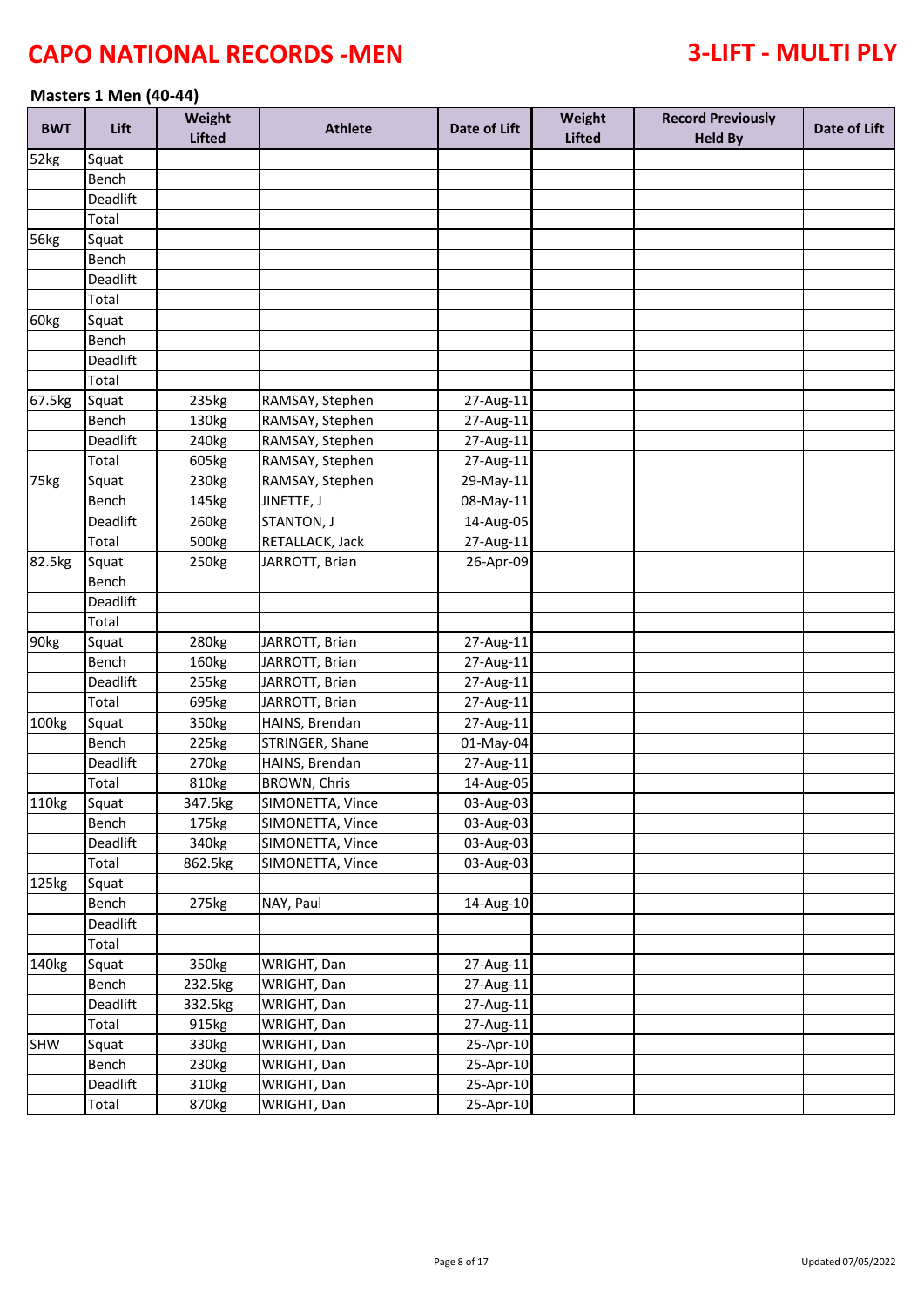### **Masters 2 Men (45-49)**

| <b>BWT</b>        | Lift     | Weight<br><b>Lifted</b> | <b>Athlete</b>      | Date of Lift | Weight<br><b>Lifted</b> | <b>Record Previously</b><br><b>Held By</b> | Date of Lift |
|-------------------|----------|-------------------------|---------------------|--------------|-------------------------|--------------------------------------------|--------------|
| 52kg              | Squat    |                         |                     |              |                         |                                            |              |
|                   | Bench    |                         |                     |              |                         |                                            |              |
|                   | Deadlift |                         |                     |              |                         |                                            |              |
|                   | Total    |                         |                     |              |                         |                                            |              |
| <b>56kg</b>       | Squat    |                         |                     |              |                         |                                            |              |
|                   | Bench    |                         |                     |              |                         |                                            |              |
|                   | Deadlift |                         |                     |              |                         |                                            |              |
|                   | Total    |                         |                     |              |                         |                                            |              |
| 60kg              | Squat    |                         |                     |              |                         |                                            |              |
|                   | Bench    |                         |                     |              |                         |                                            |              |
|                   | Deadlift |                         |                     |              |                         |                                            |              |
|                   | Total    |                         |                     |              |                         |                                            |              |
| 67.5kg            | Squat    |                         |                     |              |                         |                                            |              |
|                   | Bench    |                         |                     |              |                         |                                            |              |
|                   | Deadlift |                         |                     |              |                         |                                            |              |
|                   | Total    |                         |                     |              |                         |                                            |              |
| 75kg              | Squat    |                         |                     |              |                         |                                            |              |
|                   | Bench    | 173kg                   | BALESTRA, Frank     | 16-May-04    |                         |                                            |              |
|                   | Deadlift |                         |                     |              |                         |                                            |              |
|                   | Total    |                         |                     |              |                         |                                            |              |
| 82.5kg            | Squat    | 227.5kg                 | RAMSAY, Stephen     | 11-Aug-13    | 175kg                   | SMITH, K                                   | 10-May-03    |
|                   | Bench    | 152.5kg                 | RAMSAY, Stephen     | 11-Aug-13    | 110kg                   | SMITH, K                                   | 10-May-03    |
|                   | Deadlift | 247.5kg                 | RAMSAY, Stephen     | 11-Aug-13    | 202.5kg                 | SMITH, K                                   | 02-Aug-03    |
|                   | Total    | 627.5kg                 | RAMSAY, Stephen     | 11-Aug-13    | 485kg                   | SMITH, K                                   | 10-May-03    |
| 90kg              | Squat    | 260kg                   | <b>SUTTON, PETE</b> | 30-Apr-22    |                         |                                            |              |
|                   | Bench    | 200kg                   | <b>SUTTON, PETE</b> | 30-Apr-22    |                         |                                            |              |
|                   | Deadlift | 250kg                   | <b>SUTTON, PETE</b> | 30-Apr-22    |                         |                                            |              |
|                   | Total    | 710kg                   | SUTTON, PETE        | 30-Apr-22    |                         |                                            |              |
| 100kg             | Squat    | 230kg                   | STEWART, Glen       | 29-May-16    |                         |                                            |              |
|                   | Bench    | 210kg                   | STRINGER, S         | 13-May-06    |                         |                                            |              |
|                   | Deadlift | 230kg                   | STEWART, Glen       | 29-May-16    |                         |                                            |              |
|                   | Total    | 600kg                   | STEWART, Glen       | 29-May-16    |                         |                                            |              |
| 110kg             | Squat    | 325kg                   | <b>BROWN, Steve</b> | 05-Aug-07    |                         |                                            |              |
|                   | Bench    | 185kg                   | NICHOLAS, Michael   | 14-Aug-10    |                         |                                            |              |
|                   | Deadlift | 290 <sub>kg</sub>       | <b>BROWN, Steve</b> | 05-Aug-07    |                         |                                            |              |
|                   | Total    | 785kg                   | <b>BROWN, Steve</b> | 05-Aug-07    |                         |                                            |              |
| 125kg             | Squat    | 385kg                   | <b>BROWN, Steve</b> | 04-Oct-08    |                         |                                            |              |
|                   | Bench    | 201kg                   | SANDOW, Grant       | 12-Aug-07    |                         |                                            |              |
|                   | Deadlift | 285kg                   | <b>BROWN, Steve</b> | 04-Oct-08    |                         |                                            |              |
|                   | Total    | 870kg                   | <b>BROWN, Steve</b> | 04-Oct-08    |                         |                                            |              |
| 140 <sub>kg</sub> | Squat    |                         |                     |              |                         |                                            |              |
|                   | Bench    |                         |                     |              |                         |                                            |              |
|                   | Deadlift |                         |                     |              |                         |                                            |              |
|                   | Total    |                         |                     |              |                         |                                            |              |
| SHW               | Squat    |                         |                     |              |                         |                                            |              |
|                   | Bench    |                         |                     |              |                         |                                            |              |
|                   | Deadlift |                         |                     |              |                         |                                            |              |
|                   | Total    |                         |                     |              |                         |                                            |              |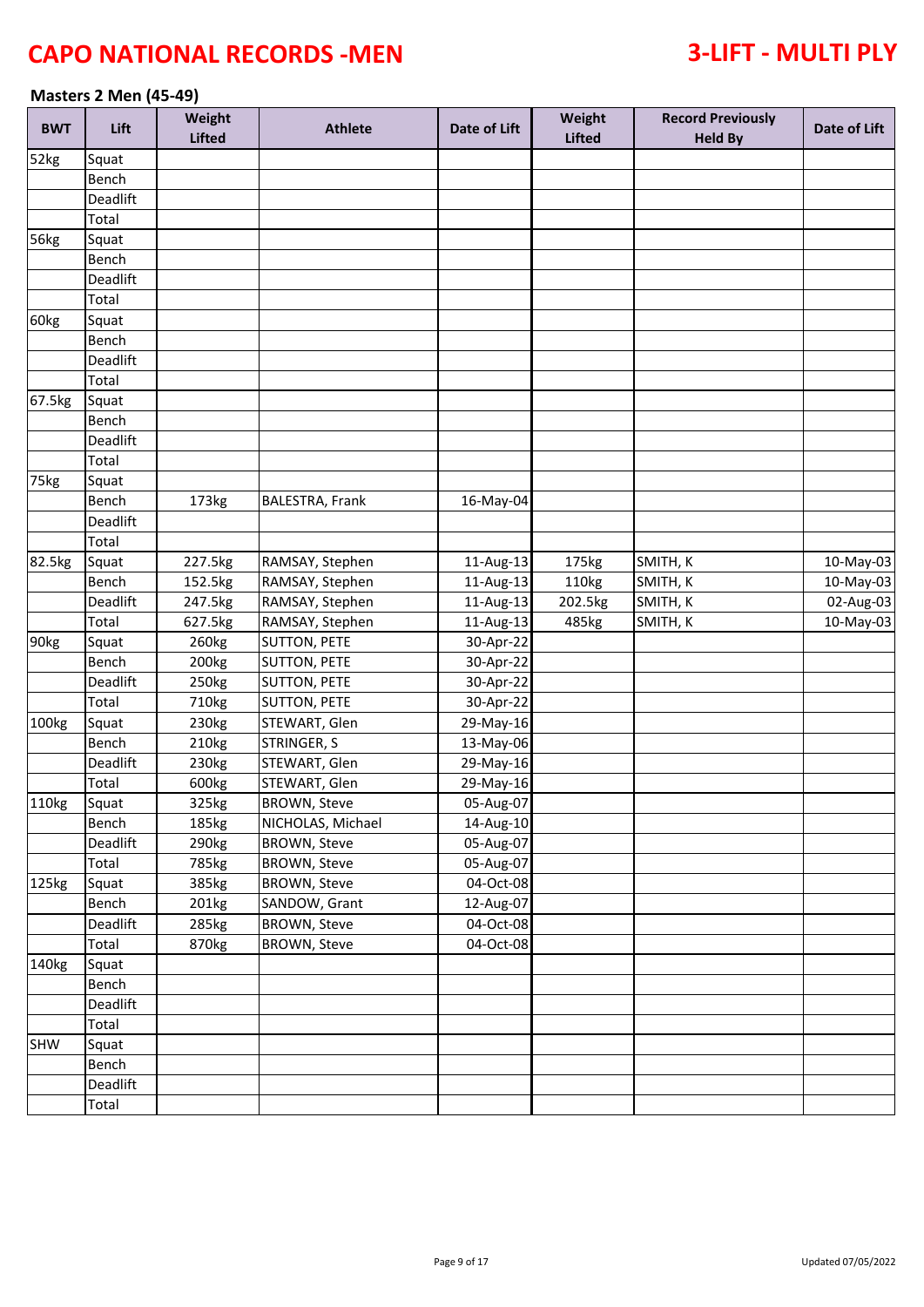### **Masters 3 Men (50-54)**

| <b>BWT</b> | Lift     | Weight<br><b>Lifted</b> | <b>Athlete</b>         | Date of Lift | Weight<br><b>Lifted</b> | <b>Record Previously</b><br><b>Held By</b> | Date of Lift |
|------------|----------|-------------------------|------------------------|--------------|-------------------------|--------------------------------------------|--------------|
| 52kg       | Squat    |                         |                        |              |                         |                                            |              |
|            | Bench    |                         |                        |              |                         |                                            |              |
|            | Deadlift |                         |                        |              |                         |                                            |              |
|            | Total    |                         |                        |              |                         |                                            |              |
| 56kg       | Squat    |                         |                        |              |                         |                                            |              |
|            | Bench    |                         |                        |              |                         |                                            |              |
|            | Deadlift |                         |                        |              |                         |                                            |              |
|            | Total    |                         |                        |              |                         |                                            |              |
| 60kg       | Squat    |                         |                        |              |                         |                                            |              |
|            | Bench    |                         |                        |              |                         |                                            |              |
|            | Deadlift |                         |                        |              |                         |                                            |              |
|            | Total    |                         |                        |              |                         |                                            |              |
| 67.5kg     | Squat    |                         |                        |              |                         |                                            |              |
|            | Bench    |                         |                        |              |                         |                                            |              |
|            | Deadlift |                         |                        |              |                         |                                            |              |
|            | Total    |                         |                        |              |                         |                                            |              |
| 75kg       | Squat    | 220kg                   | <b>BRIEN, Danny</b>    | 02-Aug-03    |                         |                                            |              |
|            | Bench    | 120kg                   | GOUJON, Peter          | 02-Aug-03    |                         |                                            |              |
|            | Deadlift | 220kg                   | <b>BRIEN, Danny</b>    | 04-May-03    |                         |                                            |              |
|            | Total    | 542.5kg                 | <b>BRIEN, Danny</b>    | 02-Aug-03    |                         |                                            |              |
| 82.5kg     | Squat    | 180kg                   | SMITH, Ken             | 01-May-04    |                         |                                            |              |
|            | Bench    | 120kg                   | GOUJON, Peter          | 08-Aug-04    |                         |                                            |              |
|            | Deadlift | 190kg                   | SMITH, Ken             | 01-May-04    |                         |                                            |              |
|            | Total    | 485kg                   | SMITH, Ken             | 01-May-04    |                         |                                            |              |
| 90kg       | Squat    |                         |                        |              |                         |                                            |              |
|            | Bench    |                         |                        |              |                         |                                            |              |
|            | Deadlift |                         |                        |              |                         |                                            |              |
|            | Total    |                         |                        |              |                         |                                            |              |
| 100kg      | Squat    | 240 <sub>kg</sub>       | HAMBLING, Mark         | 02-Aug-14    |                         |                                            |              |
|            | Bench    | 140kg                   | HAMBLING, Mark         | 02-Aug-14    |                         |                                            |              |
|            | Deadlift | 220 <sub>kg</sub>       | HAMBLING, Mark         | 02-Aug-14    |                         |                                            |              |
|            | Total    | 600kg                   | HAMBLING, Mark         | 02-Aug-14    |                         |                                            |              |
| 110kg      | Squat    | 310kg                   | <b>TITUS, Terrance</b> | 05-Aug-06    |                         |                                            |              |
|            | Bench    | 195kg                   | TITUS, Terrance        | 22-Apr-06    |                         |                                            |              |
|            | Deadlift | 310.5kg                 | TITUS, Terrance        | 05-Aug-06    |                         |                                            |              |
|            | Total    | 805kg                   | TITUS, Terrance        | 05-Aug-06    |                         |                                            |              |
| 125kg      | Squat    | 355kg                   | TITUS, Terrance        | 14-Aug-10    |                         |                                            |              |
|            | Bench    | 200 <sub>kg</sub>       | TITUS, Terrance        | 14-Aug-10    |                         |                                            |              |
|            | Deadlift | 330kg                   | TITUS, Terrance        | 05-Aug-07    |                         |                                            |              |
|            | Total    | 880kg                   | TITUS, Terrance        | 14-Aug-10    |                         |                                            |              |
| 140kg      | Squat    |                         |                        |              |                         |                                            |              |
|            | Bench    |                         |                        |              |                         |                                            |              |
|            | Deadlift |                         |                        |              |                         |                                            |              |
|            | Total    |                         |                        |              |                         |                                            |              |
| SHW        | Squat    | 220kg                   | <b>BACH, Henning</b>   | 02-Aug-03    |                         |                                            |              |
|            | Bench    | 165kg                   | <b>BACH, Henning</b>   | 02-Aug-03    |                         |                                            |              |
|            | Deadlift | 300kg                   | <b>BACH, Henning</b>   | 02-Aug-03    |                         |                                            |              |
|            | Total    | 685kg                   | <b>BACH, Henning</b>   | 02-Aug-03    |                         |                                            |              |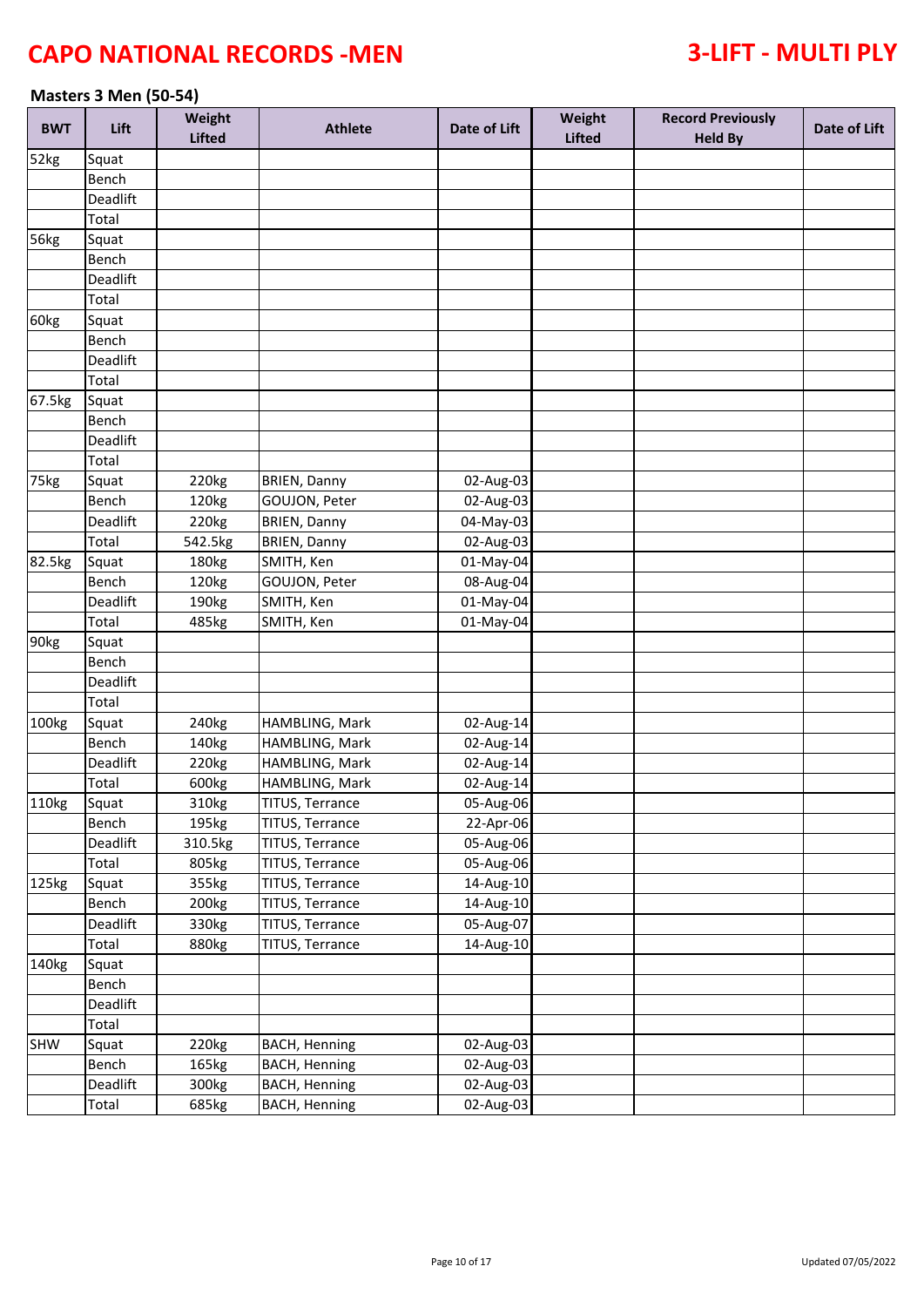### **Masters 4 Men (55-59)**

| <b>BWT</b> | Lift     | Weight<br><b>Lifted</b> | <b>Athlete</b>       | Date of Lift | Weight<br>Lifted | <b>Record Previously</b><br><b>Held By</b> | Date of Lift |
|------------|----------|-------------------------|----------------------|--------------|------------------|--------------------------------------------|--------------|
| 52kg       | Squat    |                         |                      |              |                  |                                            |              |
|            | Bench    |                         |                      |              |                  |                                            |              |
|            | Deadlift |                         |                      |              |                  |                                            |              |
|            | Total    |                         |                      |              |                  |                                            |              |
| 56kg       | Squat    |                         |                      |              |                  |                                            |              |
|            | Bench    |                         |                      |              |                  |                                            |              |
|            | Deadlift |                         |                      |              |                  |                                            |              |
|            | Total    |                         |                      |              |                  |                                            |              |
| 60kg       | Squat    |                         |                      |              |                  |                                            |              |
|            | Bench    |                         |                      |              |                  |                                            |              |
|            | Deadlift |                         |                      |              |                  |                                            |              |
|            | Total    |                         |                      |              |                  |                                            |              |
| 67.5kg     | Squat    |                         |                      |              |                  |                                            |              |
|            | Bench    |                         |                      |              |                  |                                            |              |
|            | Deadlift |                         |                      |              |                  |                                            |              |
|            | Total    |                         |                      |              |                  |                                            |              |
| 75kg       | Squat    | 195kg                   | AMBROSE, Jim         | 29-May-11    |                  |                                            |              |
|            | Bench    | 140kg                   | AMBROSE, Jim         | 29-May-11    |                  |                                            |              |
|            | Deadlift | 235kg                   | AMBROSE, Jim         | 29-May-11    |                  |                                            |              |
|            | Total    | 570kg                   | AMBROSE, Jim         | 29-May-11    |                  |                                            |              |
| 82.5kg     | Squat    |                         |                      |              |                  |                                            |              |
|            | Bench    |                         |                      |              |                  |                                            |              |
|            | Deadlift |                         |                      |              |                  |                                            |              |
|            | Total    |                         |                      |              |                  |                                            |              |
| 90kg       | Squat    |                         |                      |              |                  |                                            |              |
|            | Bench    |                         |                      |              |                  |                                            |              |
|            | Deadlift |                         |                      |              |                  |                                            |              |
|            | Total    |                         |                      |              |                  |                                            |              |
| 100kg      | Squat    |                         |                      |              |                  |                                            |              |
|            | Bench    |                         |                      |              |                  |                                            |              |
|            | Deadlift |                         |                      |              |                  |                                            |              |
|            | Total    |                         |                      |              |                  |                                            |              |
| 110kg      | Squat    | 200kg                   | MURRAY, Barry        | $25-Apr-17$  |                  |                                            |              |
|            | Bench    | 165kg                   | MURRAY, Barry        | 25-Apr-17    |                  |                                            |              |
|            | Deadlift | 220kg                   | MURRAY, Barry        | 25-Apr-17    |                  |                                            |              |
|            | Total    | 585kg                   | MURRAY, Barry        | 25-Apr-17    |                  |                                            |              |
| 125kg      | Squat    | 325kg                   | VAUGHN, Wayne        | 14-Aug-10    |                  |                                            |              |
|            | Bench    | 195kg                   | TITUS, Terrence      | 27-Aug-11    |                  |                                            |              |
|            | Deadlift | 325kg                   | TITUS, Terrence      | 27-Aug-11    |                  |                                            |              |
|            | Total    | 845kg                   | TITUS, Terrence      | 27-Aug-11    |                  |                                            |              |
| 140kg      | Squat    |                         |                      |              |                  |                                            |              |
|            | Bench    |                         |                      |              |                  |                                            |              |
|            | Deadlift |                         |                      |              |                  |                                            |              |
|            | Total    |                         |                      |              |                  |                                            |              |
| SHW        | Squat    | 235kg                   | <b>BACH, Henning</b> | 07-Aug-04    |                  |                                            |              |
|            | Bench    | 150kg                   | <b>BACH, Henning</b> | 07-Aug-04    |                  |                                            |              |
|            | Deadlift | 315kg                   | <b>BACH, Henning</b> | 07-Aug-04    |                  |                                            |              |
|            | Total    | 700kg                   | <b>BACH, Henning</b> | 07-Aug-04    |                  |                                            |              |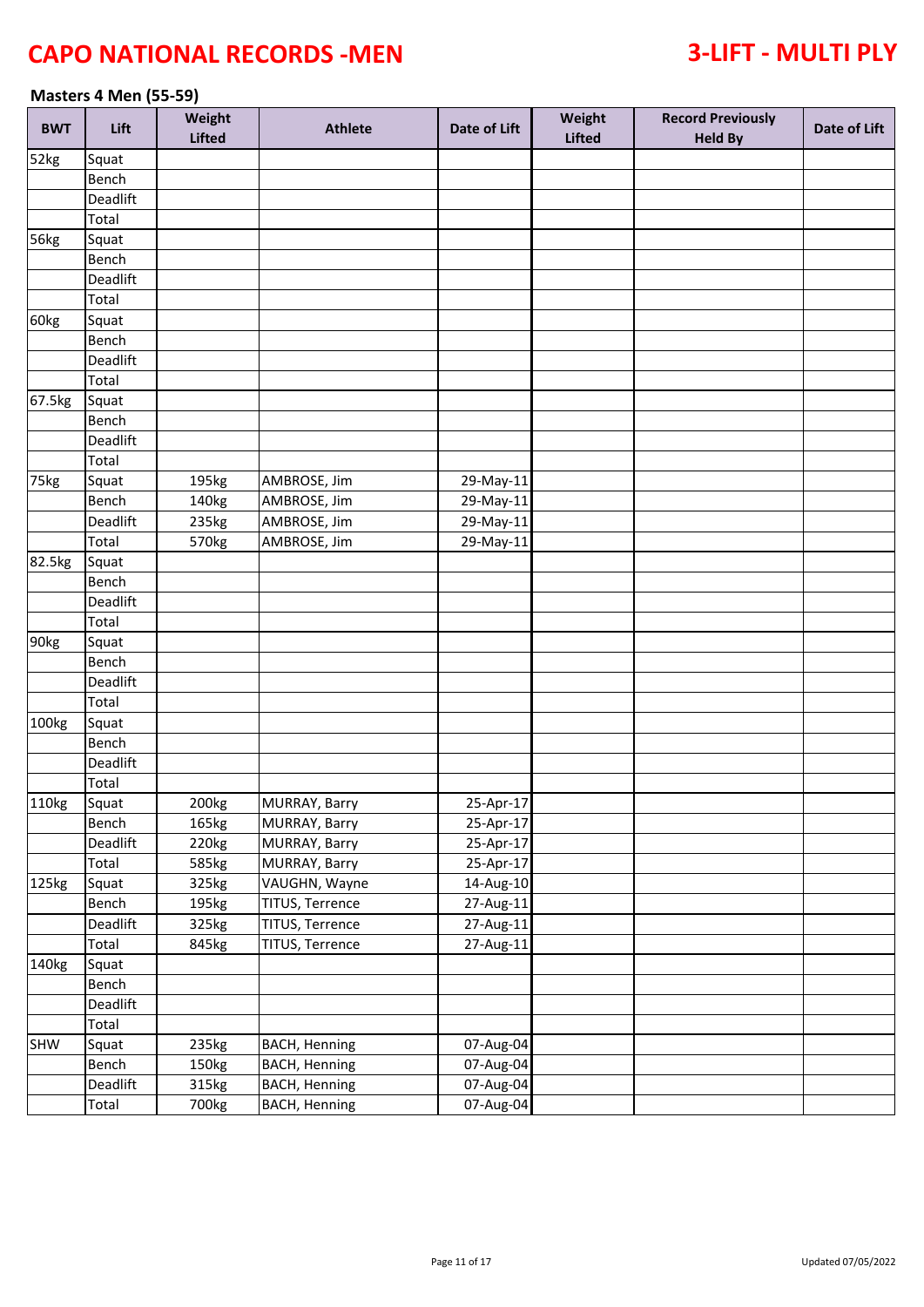### **Masters 5 Men (60-64)**

| <b>BWT</b> | Lift     | Weight<br>Lifted | <b>Athlete</b> | Date of Lift            | Weight<br><b>Lifted</b> | <b>Record Previously</b><br><b>Held By</b> | Date of Lift |
|------------|----------|------------------|----------------|-------------------------|-------------------------|--------------------------------------------|--------------|
| 52kg       | Squat    |                  |                |                         |                         |                                            |              |
|            | Bench    |                  |                |                         |                         |                                            |              |
|            | Deadlift |                  |                |                         |                         |                                            |              |
|            | Total    |                  |                |                         |                         |                                            |              |
| 56kg       | Squat    |                  |                |                         |                         |                                            |              |
|            | Bench    |                  |                |                         |                         |                                            |              |
|            | Deadlift |                  |                |                         |                         |                                            |              |
|            | Total    |                  |                |                         |                         |                                            |              |
| 60kg       | Squat    |                  |                |                         |                         |                                            |              |
|            | Bench    |                  |                |                         |                         |                                            |              |
|            | Deadlift |                  |                |                         |                         |                                            |              |
|            | Total    |                  |                |                         |                         |                                            |              |
| 67.5kg     | Squat    |                  |                |                         |                         |                                            |              |
|            | Bench    |                  |                |                         |                         |                                            |              |
|            | Deadlift |                  |                |                         |                         |                                            |              |
|            | Total    |                  |                |                         |                         |                                            |              |
| 75kg       | Squat    | 195kg            | AMBROSE, Jim   | 27-Aug-11               |                         |                                            |              |
|            | Bench    | 135kg            | AMBROSE, Jim   | $\overline{27}$ -Aug-11 |                         |                                            |              |
|            | Deadlift | 237.5kg          | AMBROSE, Jim   | $27-Aug-11$             |                         |                                            |              |
|            | Total    | 567.5kg          | AMBROSE, Jim   | 27-Aug-11               |                         |                                            |              |
| 82.5kg     | Squat    | 170kg            | BORG, Reno     | 22-Feb-04               |                         |                                            |              |
|            | Bench    | 122.5kg          | BORG, Reno     | 06-Mar-04               |                         |                                            |              |
|            | Deadlift | 206kg            | BORG, Reno     | 09-May-04               |                         |                                            |              |
|            | Total    | 490kg            | BORG, Reno     | 09-May-04               |                         |                                            |              |
| 90kg       | Squat    |                  |                |                         |                         |                                            |              |
|            | Bench    |                  |                |                         |                         |                                            |              |
|            | Deadlift |                  |                |                         |                         |                                            |              |
|            | Total    |                  |                |                         |                         |                                            |              |
| 100kg      | Squat    |                  |                |                         |                         |                                            |              |
|            | Bench    |                  |                |                         |                         |                                            |              |
|            | Deadlift |                  |                |                         |                         |                                            |              |
|            | Total    |                  |                |                         |                         |                                            |              |
| 110kg      | Squat    |                  |                |                         |                         |                                            |              |
|            | Bench    |                  |                |                         |                         |                                            |              |
|            | Deadlift |                  |                |                         |                         |                                            |              |
|            | Total    |                  |                |                         |                         |                                            |              |
| 125kg      | Squat    |                  |                |                         |                         |                                            |              |
|            | Bench    |                  |                |                         |                         |                                            |              |
|            | Deadlift |                  |                |                         |                         |                                            |              |
|            | Total    |                  |                |                         |                         |                                            |              |
| 140kg      | Squat    |                  |                |                         |                         |                                            |              |
|            | Bench    |                  |                |                         |                         |                                            |              |
|            | Deadlift |                  |                |                         |                         |                                            |              |
|            | Total    |                  |                |                         |                         |                                            |              |
| SHW        | Squat    |                  |                |                         |                         |                                            |              |
|            | Bench    |                  |                |                         |                         |                                            |              |
|            | Deadlift |                  |                |                         |                         |                                            |              |
|            | Total    |                  |                |                         |                         |                                            |              |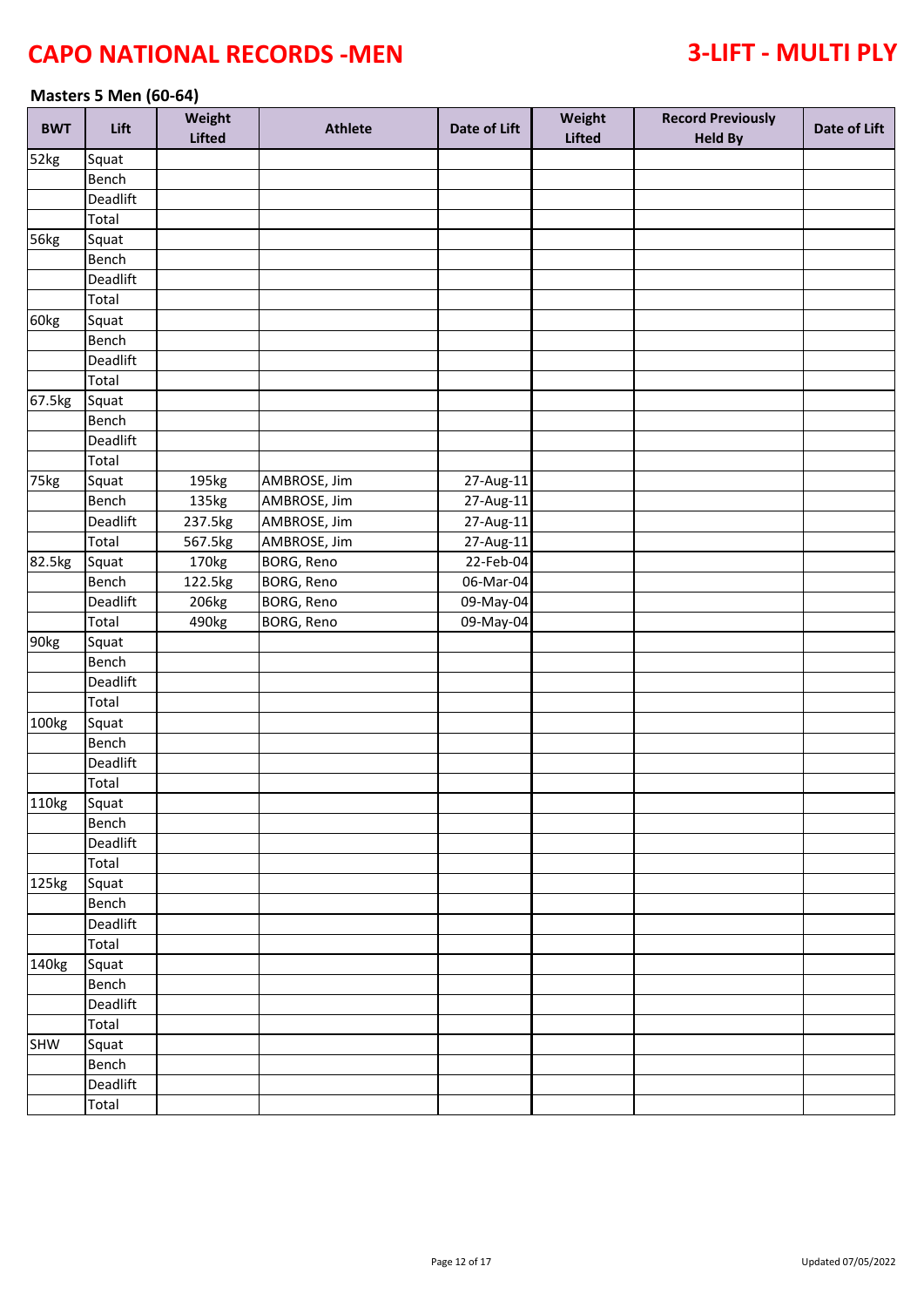### **Masters 6 Men (65-69)**

| <b>BWT</b>  | Lift     | Weight<br><b>Lifted</b> | <b>Athlete</b>    | Date of Lift | Weight<br><b>Lifted</b> | <b>Record Previously</b><br><b>Held By</b> | Date of Lift |
|-------------|----------|-------------------------|-------------------|--------------|-------------------------|--------------------------------------------|--------------|
| 52kg        | Squat    |                         |                   |              |                         |                                            |              |
|             | Bench    |                         |                   |              |                         |                                            |              |
|             | Deadlift |                         |                   |              |                         |                                            |              |
|             | Total    |                         |                   |              |                         |                                            |              |
| <b>56kg</b> | Squat    |                         |                   |              |                         |                                            |              |
|             | Bench    |                         |                   |              |                         |                                            |              |
|             | Deadlift |                         |                   |              |                         |                                            |              |
|             | Total    |                         |                   |              |                         |                                            |              |
| 60kg        | Squat    |                         |                   |              |                         |                                            |              |
|             | Bench    |                         |                   |              |                         |                                            |              |
|             | Deadlift |                         |                   |              |                         |                                            |              |
|             | Total    |                         |                   |              |                         |                                            |              |
| 67.5kg      | Squat    | 95kg                    | PENNEY, K         | 14-Aug-05    |                         |                                            |              |
|             | Bench    | 77.5kg                  | PENNEY, K         | 14-Aug-05    |                         |                                            |              |
|             | Deadlift | 155kg                   | PENNEY, K         | 14-Aug-05    |                         |                                            |              |
|             | Total    | 327.5kg                 | PENNEY, K         | 14-Aug-05    |                         |                                            |              |
| 75kg        | Squat    |                         |                   |              |                         |                                            |              |
|             | Bench    |                         |                   |              |                         |                                            |              |
|             | Deadlift |                         |                   |              |                         |                                            |              |
|             | Total    |                         |                   |              |                         |                                            |              |
| 82.5kg      | Squat    | 175kg                   | BORG, Reno        | 05-Aug-07    |                         |                                            |              |
|             | Bench    | 120kg                   | BORG, Reno        | 07-Aug-04    |                         |                                            |              |
|             | Deadlift | 215kg                   | BORG, Reno        | 05-Aug-07    |                         |                                            |              |
|             | Total    | 500kg                   | BORG, Reno        | 05-Aug-07    |                         |                                            |              |
| 90kg        | Squat    | 175kg                   | BORG, Reno        | 28-Apr-07    |                         |                                            |              |
|             | Bench    | 122.5kg                 | BORG, Reno        | 28-Apr-07    |                         |                                            |              |
|             | Deadlift | 215kg                   | BORG, Reno        | 28-Apr-07    |                         |                                            |              |
|             | Total    | 512.5kg                 | BORG, Reno        | 28-Apr-07    |                         |                                            |              |
| 100kg       | Squat    | 165kg                   | <b>BIRCH, Ron</b> | 26-Apr-14    |                         |                                            |              |
|             | Bench    | 120kg                   | BIRCH, Ron        | 26-Apr-14    |                         |                                            |              |
|             | Deadlift |                         |                   |              |                         |                                            |              |
|             | Total    |                         |                   |              |                         |                                            |              |
| 110kg       | Squat    |                         |                   |              |                         |                                            |              |
|             | Bench    |                         |                   |              |                         |                                            |              |
|             | Deadlift |                         |                   |              |                         |                                            |              |
|             | Total    |                         |                   |              |                         |                                            |              |
| 125kg       | Squat    |                         |                   |              |                         |                                            |              |
|             | Bench    |                         |                   |              |                         |                                            |              |
|             | Deadlift |                         |                   |              |                         |                                            |              |
|             | Total    |                         |                   |              |                         |                                            |              |
| 140kg       | Squat    |                         |                   |              |                         |                                            |              |
|             | Bench    |                         |                   |              |                         |                                            |              |
|             | Deadlift |                         |                   |              |                         |                                            |              |
|             | Total    |                         |                   |              |                         |                                            |              |
| SHW         | Squat    |                         |                   |              |                         |                                            |              |
|             | Bench    |                         |                   |              |                         |                                            |              |
|             | Deadlift |                         |                   |              |                         |                                            |              |
|             | Total    |                         |                   |              |                         |                                            |              |
|             |          |                         |                   |              |                         |                                            |              |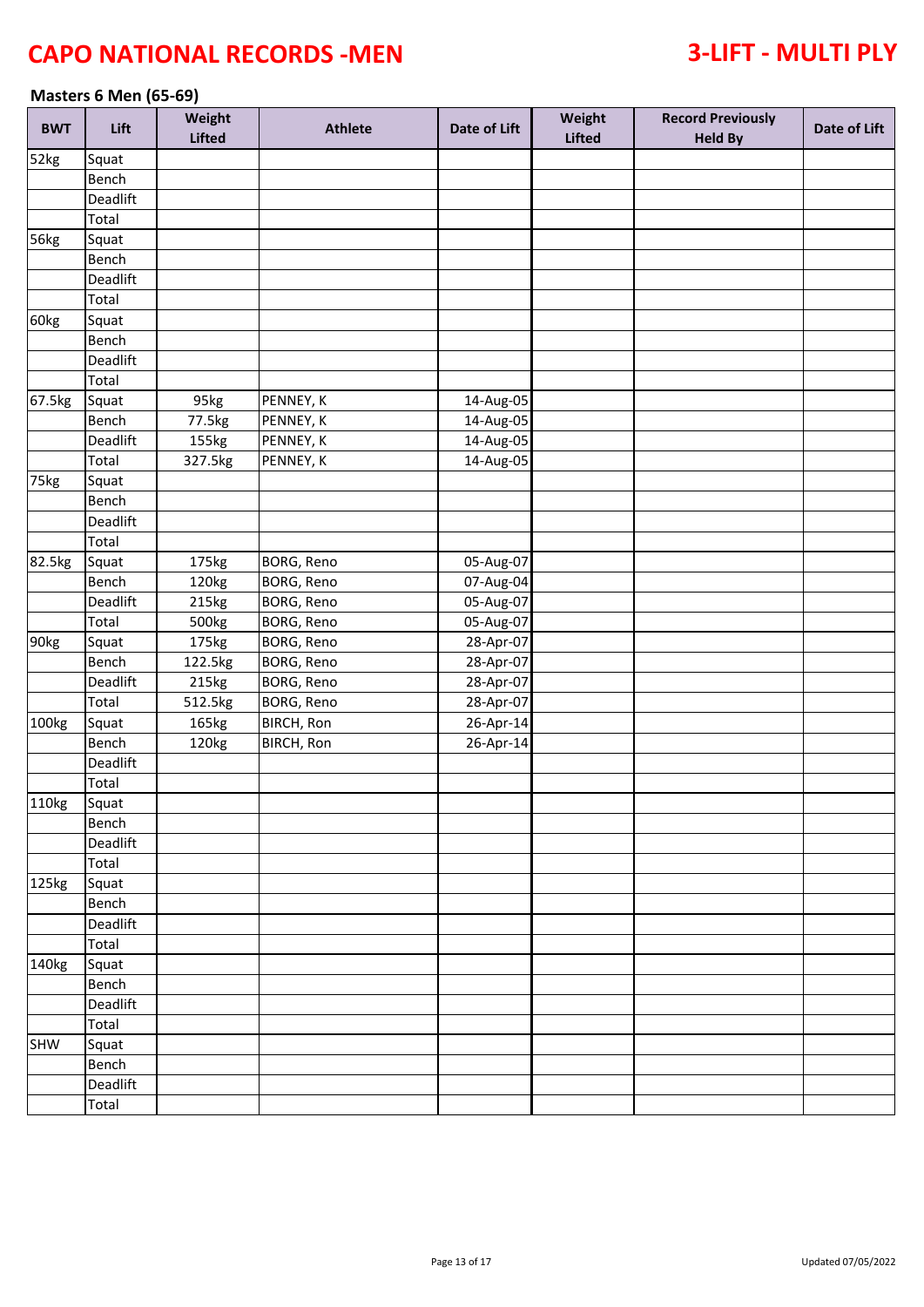### **Masters 7 Men (70-74)**

| <b>BWT</b> | Lift     | Weight<br><b>Lifted</b> | <b>Athlete</b>    | Date of Lift | Weight<br><b>Lifted</b> | <b>Record Previously</b><br><b>Held By</b> | Date of Lift |
|------------|----------|-------------------------|-------------------|--------------|-------------------------|--------------------------------------------|--------------|
| 52kg       | Squat    |                         |                   |              |                         |                                            |              |
|            | Bench    |                         |                   |              |                         |                                            |              |
|            | Deadlift |                         |                   |              |                         |                                            |              |
|            | Total    |                         |                   |              |                         |                                            |              |
| 56kg       | Squat    |                         |                   |              |                         |                                            |              |
|            | Bench    |                         |                   |              |                         |                                            |              |
|            | Deadlift |                         |                   |              |                         |                                            |              |
|            | Total    |                         |                   |              |                         |                                            |              |
| 60kg       | Squat    |                         |                   |              |                         |                                            |              |
|            | Bench    |                         |                   |              |                         |                                            |              |
|            | Deadlift |                         |                   |              |                         |                                            |              |
|            | Total    |                         |                   |              |                         |                                            |              |
| 67.5kg     | Squat    |                         |                   |              |                         |                                            |              |
|            | Bench    |                         |                   |              |                         |                                            |              |
|            | Deadlift |                         |                   |              |                         |                                            |              |
|            | Total    |                         |                   |              |                         |                                            |              |
| 75kg       | Squat    |                         |                   |              |                         |                                            |              |
|            | Bench    | 95kg                    | MILLER, J         | 03-May-03    |                         |                                            |              |
|            | Deadlift |                         |                   |              |                         |                                            |              |
|            | Total    |                         |                   |              |                         |                                            |              |
| 82.5kg     | Squat    |                         |                   |              |                         |                                            |              |
|            | Bench    |                         |                   |              |                         |                                            |              |
|            | Deadlift |                         |                   |              |                         |                                            |              |
|            | Total    |                         |                   |              |                         |                                            |              |
| 90kg       | Squat    | 170kg                   | VAN WEENAN, W     | 07-Aug-04    |                         |                                            |              |
|            | Bench    | 102.5kg                 | VAN WEENAN, W     | 07-Aug-04    |                         |                                            |              |
|            | Deadlift | 225kg                   | VAN WEENAN, W     | 07-Aug-04    |                         |                                            |              |
|            | Total    | 497.5kg                 | VAN WEENAN, W     | 07-Aug-04    |                         |                                            |              |
| 100kg      | Squat    | 180kg                   | VAN WEENAN, W     | 09-May-04    |                         |                                            |              |
|            | Bench    | 107.5kg                 | <b>BIRCH, Ron</b> | 30-Apr-17    | 105kg                   | VAN WEENAN, W                              | 28-Mar-04    |
|            | Deadlift | 222.5kg                 | VAN WEENAN, W     | 23-Apr-05    |                         |                                            |              |
|            | Total    | 505kg                   | VAN WEENAN, W     | 09-May-04    |                         |                                            |              |
| 110kg      | Squat    |                         |                   |              |                         |                                            |              |
|            | Bench    |                         |                   |              |                         |                                            |              |
|            | Deadlift |                         |                   |              |                         |                                            |              |
|            | Total    |                         |                   |              |                         |                                            |              |
| 125kg      | Squat    |                         |                   |              |                         |                                            |              |
|            | Bench    |                         |                   |              |                         |                                            |              |
|            | Deadlift |                         |                   |              |                         |                                            |              |
|            | Total    |                         |                   |              |                         |                                            |              |
| 140kg      | Squat    |                         |                   |              |                         |                                            |              |
|            | Bench    |                         |                   |              |                         |                                            |              |
|            | Deadlift |                         |                   |              |                         |                                            |              |
|            | Total    |                         |                   |              |                         |                                            |              |
| SHW        | Squat    |                         |                   |              |                         |                                            |              |
|            | Bench    |                         |                   |              |                         |                                            |              |
|            | Deadlift |                         |                   |              |                         |                                            |              |
|            | Total    |                         |                   |              |                         |                                            |              |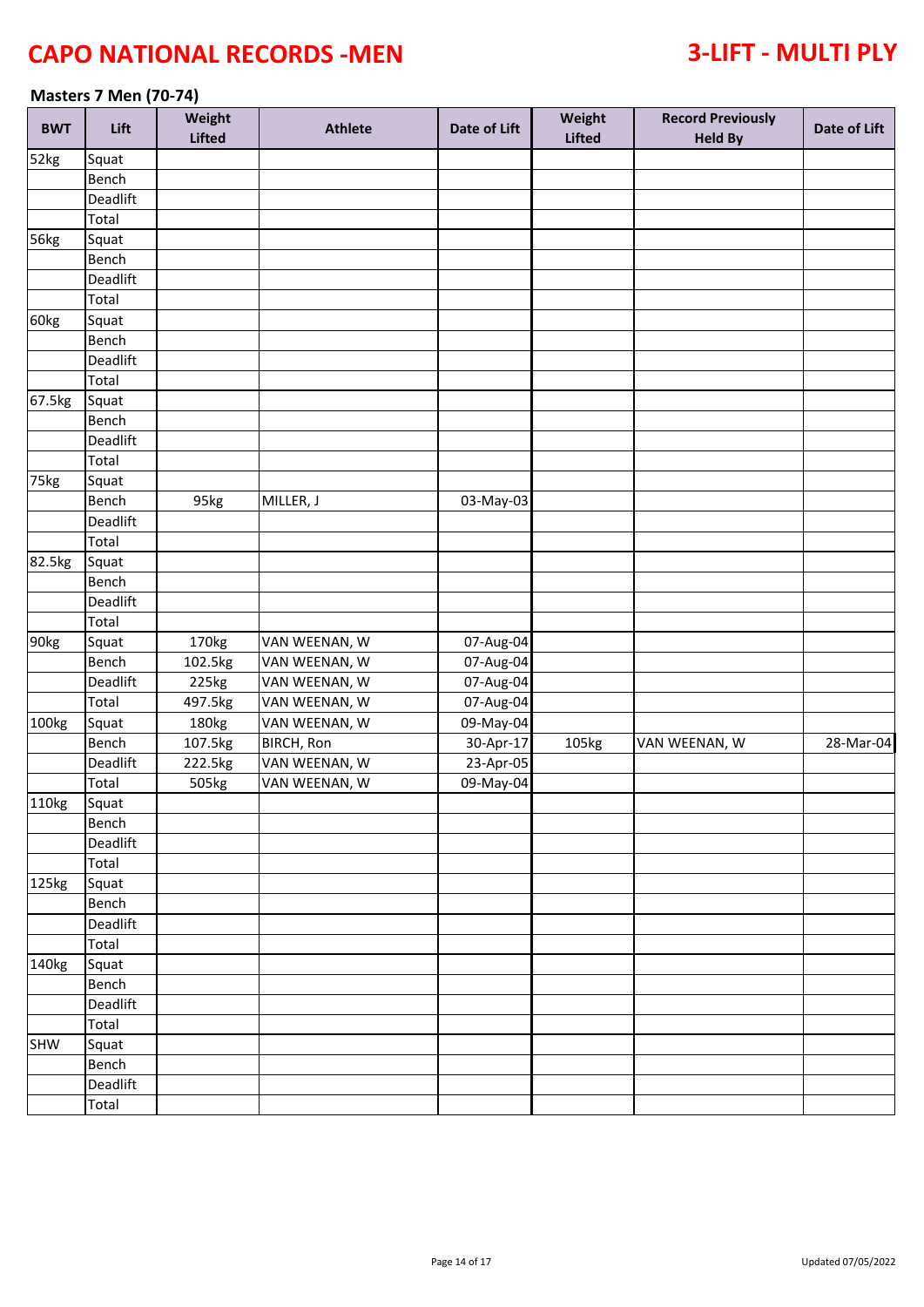### **Masters 8 Men (75-79)**

| <b>BWT</b>       | Lift     | Weight<br><b>Lifted</b> | <b>Athlete</b>    | Date of Lift | Weight<br><b>Lifted</b> | <b>Record Previously</b><br><b>Held By</b> | Date of Lift |
|------------------|----------|-------------------------|-------------------|--------------|-------------------------|--------------------------------------------|--------------|
| 52kg             | Squat    |                         |                   |              |                         |                                            |              |
|                  | Bench    |                         |                   |              |                         |                                            |              |
|                  | Deadlift |                         |                   |              |                         |                                            |              |
|                  | Total    |                         |                   |              |                         |                                            |              |
| 56kg             | Squat    |                         |                   |              |                         |                                            |              |
|                  | Bench    |                         |                   |              |                         |                                            |              |
|                  | Deadlift |                         |                   |              |                         |                                            |              |
|                  | Total    |                         |                   |              |                         |                                            |              |
| 60kg             | Squat    |                         |                   |              |                         |                                            |              |
|                  | Bench    |                         |                   |              |                         |                                            |              |
|                  | Deadlift |                         |                   |              |                         |                                            |              |
|                  | Total    |                         |                   |              |                         |                                            |              |
| 67.5kg           | Squat    |                         |                   |              |                         |                                            |              |
|                  | Bench    |                         |                   |              |                         |                                            |              |
|                  | Deadlift |                         |                   |              |                         |                                            |              |
|                  | Total    |                         |                   |              |                         |                                            |              |
| 75kg             | Squat    | 160kg                   | CRAGGS, Maurie    | 05-Aug-07    |                         |                                            |              |
|                  | Bench    | 90kg                    | CRAGGS, Maurie    | 05-Aug-07    |                         |                                            |              |
|                  | Deadlift | 170kg                   | CRAGGS, Maurie    | 05-Aug-07    |                         |                                            |              |
|                  | Total    | 420kg                   | CRAGGS, Maurie    | 05-Aug-07    |                         |                                            |              |
| 82.5kg           | Squat    | 145kg                   | <b>BORG, Reno</b> | 10-May-14    |                         |                                            |              |
|                  | Bench    | 100kg                   | <b>BORG, Reno</b> | 10-May-14    |                         |                                            |              |
|                  | Deadlift | 192.5kg                 | BORG, Reno        | 10-May-14    |                         |                                            |              |
|                  | Total    | 437.5kg                 | BORG, Reno        | 10-May-14    |                         |                                            |              |
| 90 <sub>kg</sub> | Squat    | 165kg                   | BORG, Reno        | 02-Aug-14    |                         |                                            |              |
|                  | Bench    | 110kg                   | BORG, Reno        | 02-Aug-14    |                         |                                            |              |
|                  | Deadlift | 190kg                   | BORG, Reno        | 02-Aug-14    |                         |                                            |              |
|                  | Total    | 465kg                   | BORG, Reno        | 02-Aug-14    |                         |                                            |              |
| 100kg            | Squat    |                         |                   |              |                         |                                            |              |
|                  | Bench    |                         |                   |              |                         |                                            |              |
|                  | Deadlift |                         |                   |              |                         |                                            |              |
|                  | Total    |                         |                   |              |                         |                                            |              |
| 110kg            | Squat    |                         |                   |              |                         |                                            |              |
|                  | Bench    |                         |                   |              |                         |                                            |              |
|                  | Deadlift |                         |                   |              |                         |                                            |              |
|                  | Total    |                         |                   |              |                         |                                            |              |
| 125kg            | Squat    |                         |                   |              |                         |                                            |              |
|                  | Bench    |                         |                   |              |                         |                                            |              |
|                  | Deadlift |                         |                   |              |                         |                                            |              |
|                  | Total    |                         |                   |              |                         |                                            |              |
| 140kg            | Squat    |                         |                   |              |                         |                                            |              |
|                  | Bench    |                         |                   |              |                         |                                            |              |
|                  | Deadlift |                         |                   |              |                         |                                            |              |
|                  | Total    |                         |                   |              |                         |                                            |              |
| SHW              | Squat    |                         |                   |              |                         |                                            |              |
|                  | Bench    |                         |                   |              |                         |                                            |              |
|                  | Deadlift |                         |                   |              |                         |                                            |              |
|                  | Total    |                         |                   |              |                         |                                            |              |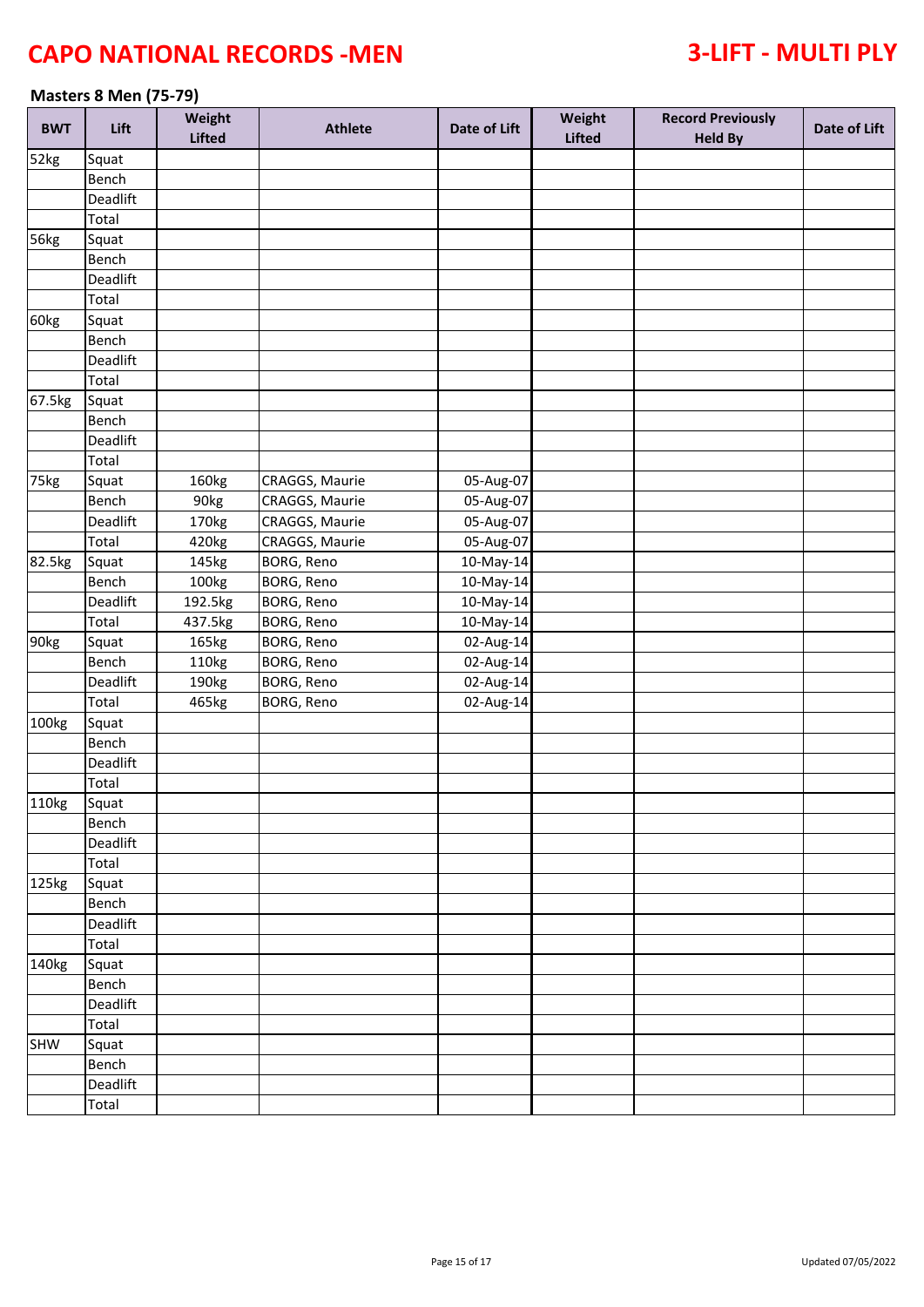### **Masters 9 Men (80-84)**

| <b>BWT</b>       | Lift     | Weight<br><b>Lifted</b> | <b>Athlete</b> | Date of Lift | Weight<br><b>Lifted</b> | <b>Record Previously</b><br><b>Held By</b> | Date of Lift |
|------------------|----------|-------------------------|----------------|--------------|-------------------------|--------------------------------------------|--------------|
| 52kg             | Squat    |                         |                |              |                         |                                            |              |
|                  | Bench    |                         |                |              |                         |                                            |              |
|                  | Deadlift |                         |                |              |                         |                                            |              |
|                  | Total    |                         |                |              |                         |                                            |              |
| 56kg             | Squat    |                         |                |              |                         |                                            |              |
|                  | Bench    |                         |                |              |                         |                                            |              |
|                  | Deadlift |                         |                |              |                         |                                            |              |
|                  | Total    |                         |                |              |                         |                                            |              |
| 60kg             | Squat    |                         |                |              |                         |                                            |              |
|                  | Bench    |                         |                |              |                         |                                            |              |
|                  | Deadlift |                         |                |              |                         |                                            |              |
|                  | Total    |                         |                |              |                         |                                            |              |
| 67.5kg           | Squat    |                         |                |              |                         |                                            |              |
|                  | Bench    |                         |                |              |                         |                                            |              |
|                  | Deadlift |                         |                |              |                         |                                            |              |
|                  | Total    |                         |                |              |                         |                                            |              |
| 75kg             | Squat    |                         |                |              |                         |                                            |              |
|                  | Bench    |                         |                |              |                         |                                            |              |
|                  | Deadlift |                         |                |              |                         |                                            |              |
|                  | Total    |                         |                |              |                         |                                            |              |
| 82.5kg           |          |                         |                |              |                         |                                            |              |
|                  | Squat    |                         |                |              |                         |                                            |              |
|                  | Bench    |                         |                |              |                         |                                            |              |
|                  | Deadlift |                         |                |              |                         |                                            |              |
|                  | Total    |                         |                |              |                         |                                            |              |
| 90 <sub>kg</sub> | Squat    |                         |                |              |                         |                                            |              |
|                  | Bench    |                         |                |              |                         |                                            |              |
|                  | Deadlift |                         |                |              |                         |                                            |              |
|                  | Total    |                         |                |              |                         |                                            |              |
| 100kg            | Squat    |                         |                |              |                         |                                            |              |
|                  | Bench    |                         |                |              |                         |                                            |              |
|                  | Deadlift |                         |                |              |                         |                                            |              |
|                  | Total    |                         |                |              |                         |                                            |              |
| 110kg            | Squat    |                         |                |              |                         |                                            |              |
|                  | Bench    |                         |                |              |                         |                                            |              |
|                  | Deadlift |                         |                |              |                         |                                            |              |
|                  | Total    |                         |                |              |                         |                                            |              |
| 125kg            | Squat    |                         |                |              |                         |                                            |              |
|                  | Bench    |                         |                |              |                         |                                            |              |
|                  | Deadlift |                         |                |              |                         |                                            |              |
|                  | Total    |                         |                |              |                         |                                            |              |
| 140kg            | Squat    |                         |                |              |                         |                                            |              |
|                  | Bench    |                         |                |              |                         |                                            |              |
|                  | Deadlift |                         |                |              |                         |                                            |              |
|                  | Total    |                         |                |              |                         |                                            |              |
| SHW              | Squat    |                         |                |              |                         |                                            |              |
|                  | Bench    |                         |                |              |                         |                                            |              |
|                  | Deadlift |                         |                |              |                         |                                            |              |
|                  | Total    |                         |                |              |                         |                                            |              |